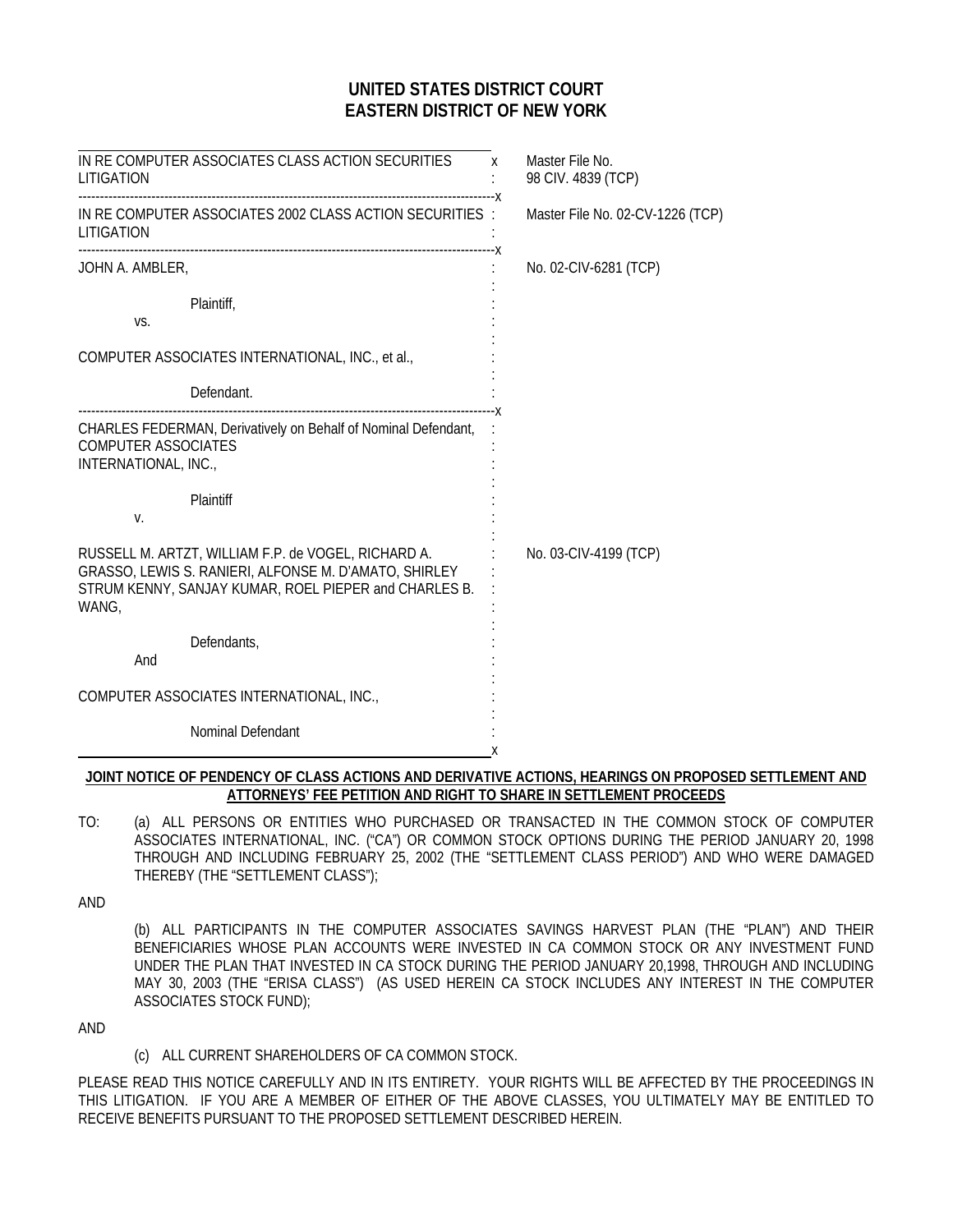### CLAIMS DEADLINE: SETTLEMENT CLASS MEMBER CLAIMANTS MUST SUBMIT PROOFS OF CLAIM, ON THE FORM ACCOMPANYING THIS NOTICE POSTMARKED ON OR BEFORE DECEMBER 31, 2003.

### EXCLUSION DEADLINE: REQUESTS FOR EXCLUSION FROM THE SETTLEMENT CLASS MUST BE POSTMARKED ON OR BEFORE NOVEMBER 10, 2003.

SECURITIES BROKERS AND OTHER NOMINEES: PLEASE SEE INSTRUCTIONS ON PAGE 16 HEREIN.

# **NOTICE OF SETTLEMENT FAIRNESS HEARINGS**

NOTICE IS HEREBY GIVEN, pursuant to Rules 23 and 23.1 of the Federal Rules of Civil Procedure and Orders of the above Court dated August 29, 2003, that hearings will be held before the Honorable Thomas C. Platt at the United States Courthouse, 100 Federal Plaza, Central Islip, NY 11722-4438 at 1:30 p.m., on December 5, 2003 (the "Settlement Fairness Hearings") to determine whether proposed settlement of the above-captioned actions (the "Actions") are fair, reasonable, and adequate; to consider approval of the Plans of Allocation or Distribution for the Settlement proceeds; to consider whether the Settlement Shares to be issued pursuant to the Settlement should be exempt from registration with the Securities and Exchange Commission pursuant to Section 3(a)(10) of the Securities Act of 1933, 15 U.S.C. § 77c(a)(10) and may be distributed to class members as freely tradable securities; and to consider the applications of plaintiffs' counsel for attorneys' fees and reimbursement of expenses.

The settlement terms are set forth in the following "Stipulations" dated August 25, 2003: (i) Stipulation and Agreement of Settlement of Securities Class Actions with CA Defendants (the "Securities Class Stipulation") entered in In re Computer Associates Class Action Securities Litigation, Master File No. 98 Civ. 4839 (TCP), and In re Computer Associates 2002 Class Action Securities Litigation, Master File No. 02 Civ. 1226 (TCP) (together, the "Securities Class Actions"); (ii) Stipulation and Agreement of Settlement of Derivative Actions (the "Derivative Stipulation") entered in Federman, etc. v. Russell M. Artzt, et al., No. 03-CIV- 4199 (TCP) (together with Federman, etc. v. Russell M. Artzt, et al., C.A. No. 1955 NC, Delaware Court of Chancery the "Delaware Derivative Actions"); and, (iii) Stipulation and Agreement of Settlement of ERISA Action (the "ERISA Stipulation"), entered in Ambler, et al., v. Computer Associates International, Inc. et al., No. 02-Civ-6281 (TCP) (the "ERISA Action"). (The Securities Class Actions, the Derivative Actions and the ERISA Action are referred to collectively herein as the "Actions.")

### **SUMMARY OF SETTLEMENT AND RELATED MATTERS**

### I. Purpose of this Notice

1. The purpose of this Settlement Notice is to inform you that the Actions, and the proposed Settlement, will affect all members of the Classes and the rights of current CA shareholders. This Settlement Notice describes rights you may have under the proposed Settlement and what steps you may take in relation to the Actions. This Settlement Notice is not an expression of any opinion by the Court as to the merits of any claims or defenses asserted by any party in these Actions, or the fairness or adequacy of the proposed Settlement.

### II. Statement of Plaintiff Recovery

2. Pursuant to the Securities Class Stipulation, Five Million Seven Hundred Thousand (5,700,000) freely tradable shares of common stock of CA (the "Settlement Shares") are being made available for settlement of this litigation and for attorneys' fees and expenses in the Actions.

As to each allowable distribution from the Settlement Shares, if the trading price of CA common stock is below \$23.43 per share (the "Collar Price") at the time of the distribution, plaintiffs' counsel can elect to demand that 38.6% of the Settlement Shares included in such distribution be paid in cash at the Collar Price in lieu of CA common shares.

A Notice and Administration Fund consisting of \$1,750,000 has been established for the costs of administering the Settlement.

The Settlement Shares will be issued and delivered at the time and pursuant to the procedures set forth in the Securities Class Stipulation in the following allowable distributions:

(a) 213,400 of the Settlement Shares will be issued and delivered for the benefit of the ERISA Class (the "ERISA Settlement Fund"), including for payment of such attorneys' fees and administrative expenses, as may be awarded by the Court in the ERISA Action.

(b) The number of Settlement Shares that may be awarded by the Court to counsel as attorneys' fees and expenses in the Securities Class Actions and the Derivative Actions, will be issued and delivered to such counsel.

(c) The number of Settlement Shares that may be awarded by the Court for notice and administration costs (but only to the extent, if any, that notice and administration costs exceed the \$1,750,000 Notice and Administration Fund) will be issued and delivered to the Claims Administrator.

(d) The balance of the Settlement Shares after the above allowable distributions (the "Net Settlement Shares") will be issued and delivered to the Settlement Class Members who submit acceptable Proofs of Claim.

3. The Settlement Class: Plaintiffs estimate that there were approximately 526 million shares of CA common stock traded during the Settlement Class Period which may have been damaged by the alleged conduct described below. Plaintiffs estimate that the average recovery for the Settlement Class per affected share of CA common stock under the Settlement is approximately 1.03 Settlement Shares per 100 affected shares, before deduction of Court-awarded attorneys' fees and expenses. Depending on (i) the number of damaged shares for which claims are submitted, (ii) when during the Settlement Class Period a Settlement Class Member purchased his or her shares of CA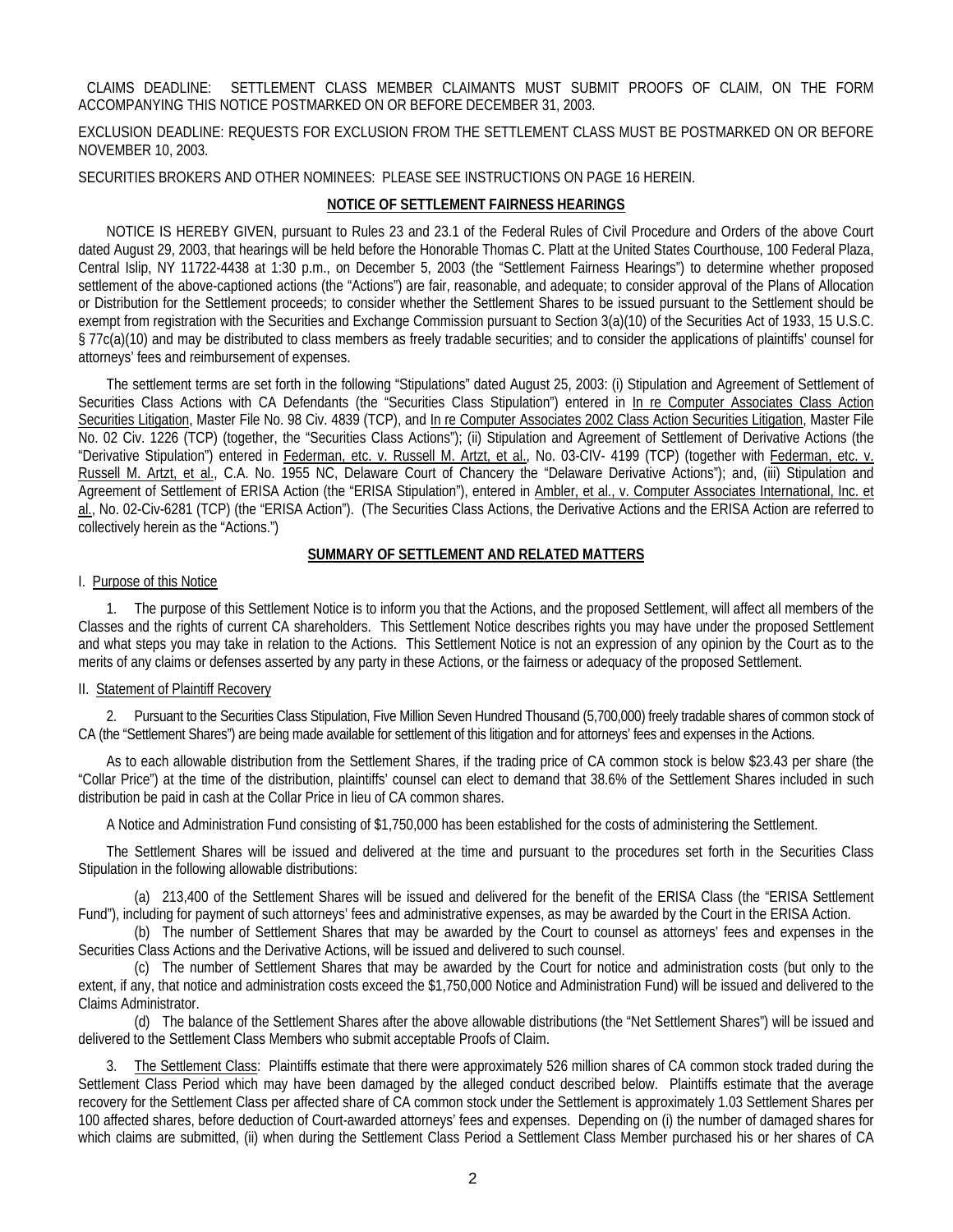common stock, and (iii) whether and when those shares were sold, and if sold, at what price, an individual Settlement Class Member may receive more or less than this average amount. Settlement Class Members who transacted in options on CA stock also may receive Settlement Shares, but the various terms of those options and available records concerning such option transactions do not permit a useful estimate to be provided concerning the number of affected options or the recovery on those option transactions. For the purposes of the Settlement herein, a Settlement Class Member's distribution from the Net Settlement Shares will be governed by the proposed Plan of Allocation described below at paragraphs 53 through 64, or such other Plan of Allocation as may be approved by the Court.

4. ERISA Class: The ERISA Settlement Fund will be allocated to the members of the ERISA Class pursuant to the ERISA Plan of Distribution, described below in paragraphs 65 through 66, or such other Plan of Distribution as may be approved by the Court. In addition, an Omnibus Proof of Claim form will be submitted on behalf of the participants of the ERISA Class to the Claims Administrator of the Settlement Class for transactions with the Plan in the Settlement Class Period.

5. Shareholder Derivative Claims: No shareholder will receive any direct compensation from the Settlement of the shareholder derivative claims asserted on behalf of CA. Other benefits in the form of corporate governance measures adopted by the CA Board of Directors have been obtained for the settlement of the derivative claims, as described more fully below.

#### III. Statement of Potential Outcome of Litigation

6. The parties in the Actions disagreed on both liability and damages. The issues with respect to which parties disagreed on liability include (a) whether the statements made or facts allegedly omitted were material or otherwise actionable under the federal securities laws; (b) whether any statements made were false or misleading; (c) whether any facts were omitted as alleged; (d) whether plaintiffs could prove scienter; (e) whether CA's stock price was artificially inflated; (f) whether any individual Board member defendant in the Derivative Actions breached any fiduciary duty to CA; (g) whether defendants in the ERISA Action were fiduciaries of the Computer Associates Savings Harvest Plan (the "Plan") and ; (h) whether the participants in the Plan, and not the fiduciaries of the Plan, were responsible for the alleged losses to their Plan accounts because their accounts were participant directed.

7. The parties do not agree on the average amount of damages per share that would be recoverable even if plaintiffs were to have prevailed on each claim alleged. The issues on which the parties disagree with respect to damages include (a) the appropriate economic model (if any) for determining the amount by which CA common stock was allegedly artificially inflated (if at all) during the Class Periods; (b) the amount by which CA common stock was allegedly artificially inflated (if at all) during the Class Periods; (c) the effect of various market forces influencing the trading price of CA common stock at various times during the Class Periods; (d) the extent to which external facts, such as general market and industry conditions, influenced the trading price of CA common stock at various times during the Class Periods; (e) the extent to which the various matters that plaintiffs alleged were materially false or misleading influenced (if at all) the trading price of CA common stock at various times during the Class Periods; and (f) the extent to which the various allegedly adverse material facts that plaintiffs alleged were omitted influenced (if at all) the trading price of CA common stock at various times during the Class Periods.

8. While plaintiffs' counsel in the Securities Class Action were prepared to go to trial and were confident in their ability to present a prima facie case, they recognize that a trial is a risky proposition and that plaintiffs might not have prevailed on all their claims. Defendants were ready to defend the trial and asserted confidence that they did not violate the securities laws and were not liable. Trial presented many risks to plaintiffs, who bore the burden of proving both liability and damages. In addition to denying liability, defendants denied that plaintiffs were legally damaged and would contend that the decline in the price of CA common stock could be attributed, in whole or in part, to other factors. In the unavoidable "battle of experts" on damages issues, it would have been impossible to predict with any certainty which arguments would find favor with the jury. Therefore, in a trial plaintiffs could have recovered nothing or substantially less than the amount of the Settlement. Further, even assuming plaintiffs had won at trial, plaintiffs anticipated that defendants would have appealed any plaintiffs' verdict and that would have created further uncertainty and delay.

9. Plaintiffs' counsel submit that the recovery set forth herein for the Classes and the terms of the settlement of the Derivative Actions are fair, reasonable and adequate and should be approved by the Court.

10. The defendants deny that they are liable to the plaintiffs, the Classes or CA shareholders and deny that plaintiffs, the Classes or CA shareholders have suffered any damages.

### IV. Statement of Attorneys' Fees and Costs Sought

11. (a) Securities Class Actions: Plaintiffs' counsel in the Securities Class Actions intend to apply for an award of up to 30% of the Settlement Shares as and for their attorneys' fees, and up to approximately 150,000 Settlement Shares for reimbursement of expenses incurred in connection with the prosecution of the Securities Class Actions.

(b) ERISA Action: Plaintiffs' counsel in the ERISA Action intend to apply for an award of up to 30% Settlement Shares in the ERISA Settlement Fund, as and for their attorneys' fees, and up to approximately 1,000 Settlement Shares for reimbursement of expenses incurred in connection with the prosecution of the ERISA Action.

(c) Derivative Actions: Plaintiffs' counsel in the Derivative Actions intend to apply for an award of up to 81,000 Settlement Shares as and for their attorneys' fees and expenses incurred in connection with the prosecution of the Derivative Actions.

12. Such fees and expenses as are awarded by the Court will be paid in Settlement Shares (or, with respect to 38.6% of such Shares, in cash at the Collar Price) pursuant to the procedures set forth in the Securities Class Stipulation. Plaintiffs' counsel have expended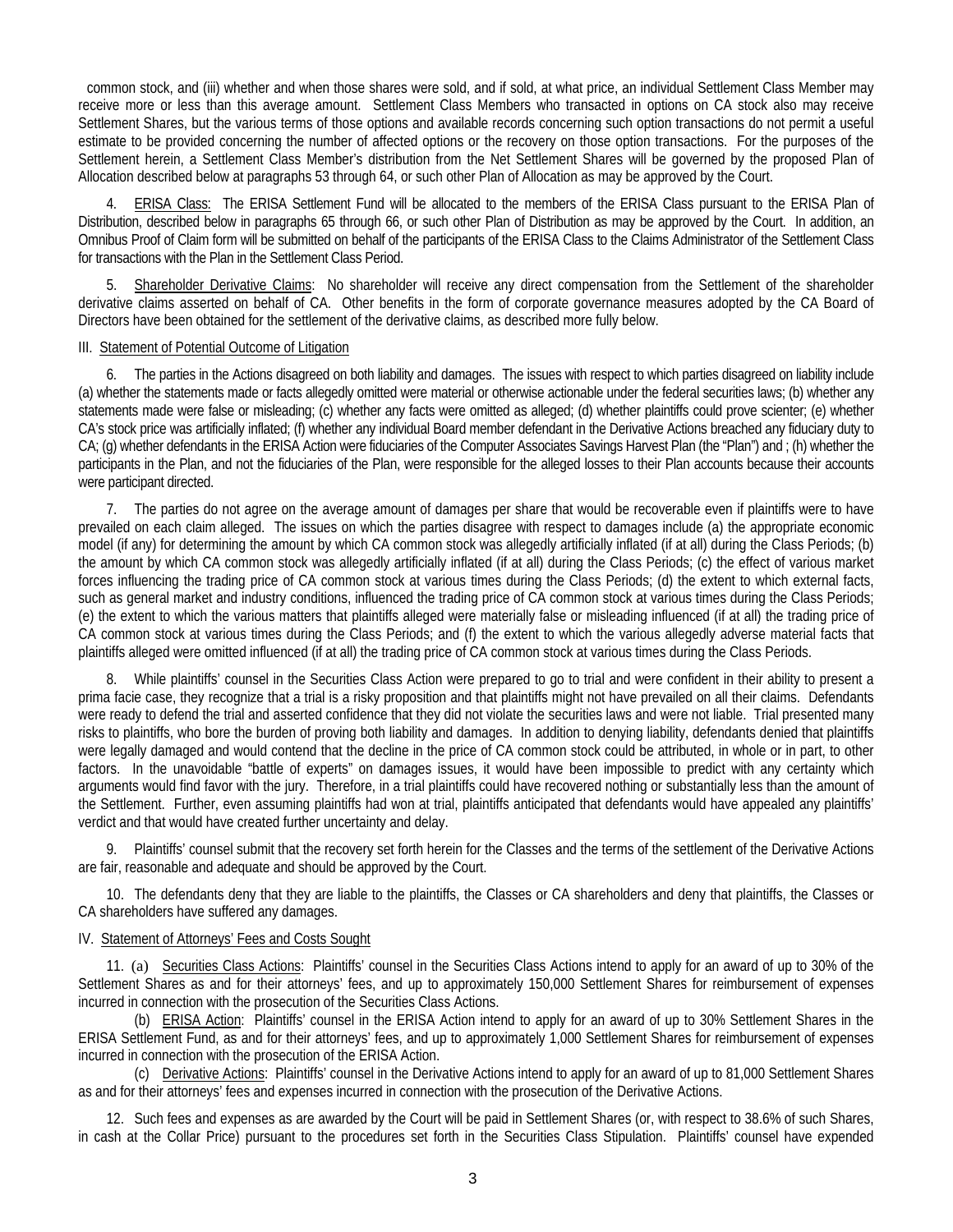considerable time and effort in the prosecution of this litigation on a contingent fee basis, and have advanced substantial expenses of the litigation, in the expectation that if they were successful in obtaining a recovery that they would be paid from such recovery. In this type of litigation it is customary for counsel to be awarded a percentage of the common fund recovery as their attorneys' fees.

#### V. Further Information

13. Further information regarding the Actions and this Settlement Notice may be obtained by contacting the following plaintiffs' counsel:

For the Settlement Class: Melvyn I. Weiss, Esq., Milberg Weiss Bershad Hynes & Lerach LLP, One Pennsylvania Plaza, New York, NY 10119-0165, telephone (212) 594-5300; Jules Brody, Esq., Stull, Stull & Brody, 6 East 45th Street, New York, NY 10017, telephone (212) 687-7230; and, Richard S. Schiffrin, Esq., Schiffrin & Barroway, Three Bala Plaza East – Suite 400, Bala Cynwyd, PA 19004, telephone (610) 667-7706.

For the ERISA Class: Ellen M. Doyle, Esq., Malakoff Doyle & Finberg PC, 437 Grant Street, Suite 200, Pittsburgh, PA 15219, telephone (412) 281-8400; and, J. Brian McTigue, Esq., The McTigue Law Firm, 5513 Connecticut Ave., Suite 220, Washington, DC 20015, telephone (202) 364-6900.

For current shareholders in connection with the Derivative Action: William B. Federman, Esq., Federman & Sherwood, 120 N. Robinson Avenue – Suite 2720, Oklahoma City, OK 73102; telephone (405) 235-1560.

#### VI. Reasons for the Settlement

14. From the perspective of the plaintiffs, the principal reason for the Settlement is the substantial monetary and other benefits to be provided to the Classes and shareholders now. These benefits must be compared to the risk that no recovery might be achieved after a contested trial and likely appeals, possibly years into the future. From the perspective of the defendants, the principal reasons for the Settlement is to settle and terminate all existing or potential claims against them, and to eliminate the risk of a judgment against defendants, without in any way acknowledging any fault or liability, in order to eliminate the burden and expense of further litigation.

#### **[END OF COVER PAGE]**

### **NOTICE OF CERTIFICATION OF CLASS ACTIONS FOR PURPOSES OF SETTLEMENT**

15. The Court, by the entry of orders preliminarily approving the Settlement, has certified, for purposes of the proposed Settlement only, the following classes:

(a) all persons or entities who purchased or transacted in the common stock of CA or common stock options during the period January 20, 1998 through and including February 25, 2002 and who were damaged thereby (the "Settlement Class"); and

(b) all participants in the Computer Associates Savings Harvest Plan and their beneficiaries whose Plan accounts were invested in CA common stock or any investment fund under the Plan that invested in CA stock, during the period January 20,1998 through and including May 30, 2003, other than the defendants individually named in the Second Amended Class Action Complaint and their immediate family members (the "ERISA Class"). (The Settlement Class and the ERISA Class are collectively referred to herein as the "Classes.")

(c) Excluded from the Classes are the defendants in the above-captioned matters, members of their immediate families, their officers, directors, affiliates, legal representatives, heirs, predecessors, successors and assigns, and any entity in which any of the defendants has a controlling interest or of which any of the defendants is a parent or subsidiary.

16. The Court also certified plaintiffs Steven Sinsheimer, John J. Greco, Felix Glaubach, Jerry Wehmhoefer, Mishel S. Tehrani, Lillian Herschkowitz, Bruce Montague, Kerry Gillispie, John K. Beigen, Jiziang Wu, Richard Wadsworth, Andrew A. Breimann, Capital West Asset Management, LLC, Employee Teamsters Local Nos. 175 & 505 Pension Trust Fund and Local 144 Nursing Home Pension Fund as Representative Plaintiffs in the Securities Class Action. The Court approved the retention of Stull, Stull & Brody, Milberg Weiss Bershad Hynes & Larach LLP and Schiffrin & Barroway as Co-Lead Class Counsel for the Settlement Class.

17. The Court certified John A. Ambler as a class representative for the ERISA Class and approved his retention of Malakoff Doyle & Finberg and the McTigue Law Firm as Class Counsel for the ERISA Class.

### **BACKGROUND OF THE LITIGATION**

#### 1998 Class Action

18. On July 21, 1998, CA issued its regular quarterly earnings release that stated that, while CA's business fundamentals were strong, it expected a slow down in its growth rate over the next several quarters. The following day, CA's common stock fell approximately 31%.

19. Beginning on or about July 23, 1998, eleven class action complaints were filed in the United States District Court for the Eastern District of New York against CA and certain of its current and former officer and directors alleging violations of Section 10(b) and 20(a) of the 1934 Securities Exchange Act, 15 U.S.C. §§ 78 et seq., and Rule 10b-5 on behalf of the class of all persons or entities who purchased or transacted in CA common stock or common stock options during the period January 20, 1998, and July 22, 1998.

20. On October 9, 1998, the Court ordered that the 1998 class action complaints be consolidated under the caption In Re Computer Associates Class Action Securities Litigation, Master File No. 98-CV-4839 (TCP) (the "1998 Class Action"). The Court designated Steven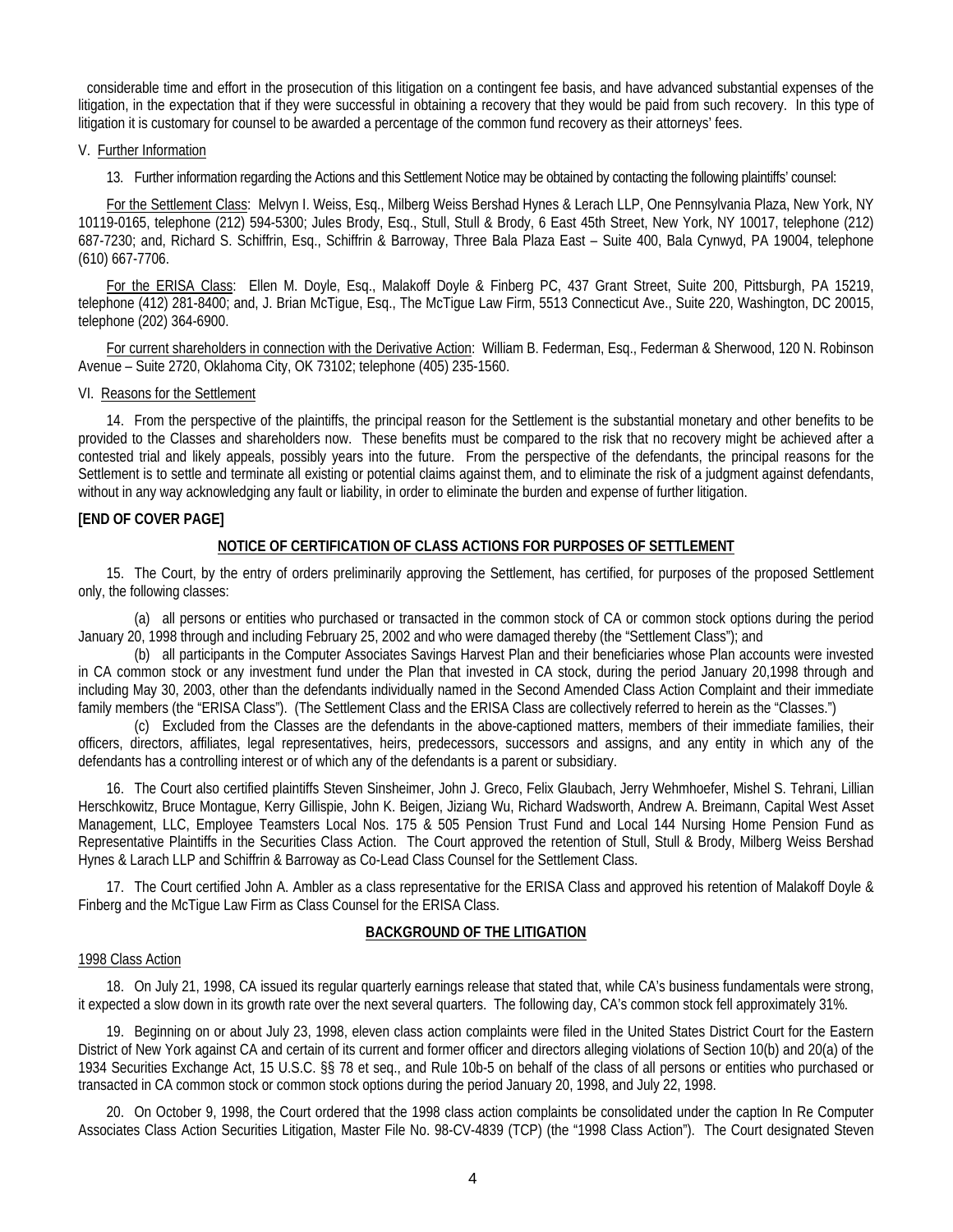Sinsheimer, John J. Greco, Felix Glaubach, Jerry Wehmhoefer, Mishel S. Tehrani, Lillian Herschkowitz, Bruce Montague, Kerry Gillispie, John K. Beigen, Jixiang Wu, Richard Wadsworth, and Andrew A. Breimann as Lead Plaintiffs and appointed the law firms of Milberg Weiss Bershad Hynes & Lerach LLP and Stull, Stull & Brody as Co-lead Counsel for the Lead Plaintiffs and the 1998 Class.

21. A Consolidated Amended Class Action Complaint was filed in the 1998 Class Action on or about January 14, 1999, generally alleging that CA and the individual defendants made materially false and misleading statements and omissions concerning CA's financial performance and condition during the period January 20, 1998 through July 22, 1998 through a series of undisclosed sales and accounting "revenue-inflating" activities. The Consolidated Amended Class Action Complaint further alleges that plaintiffs and other Class Members were induced to purchase CA stock at inflated prices during the class period.

22. On or about May 7, 1999, the defendants in the 1998 Class Action moved to dismiss the 1998 Consolidated Amended Class Action Complaint. By Memorandum and Order dated November 15, 1999, the Federal Court denied defendants' motion to dismiss. On January 21, 2000, defendants in the 1998 Class Action answered the Consolidated Amended Class Action Complaint, denying the allegations and asserting affirmative defenses.

23. By Order dated March 30, 2001, the Federal Court certified a class in the 1998 Class Action consisting of:

All persons or entities who purchased or transacted in common stock of Computer Associates International, Inc. ("Computer Associates"), or common stock options during the period January 20, 1998 through July 22, 1998 (the "Class Period") inclusive, and who sustained damages as a result of such transactions (the "Class"). Excluded from the Class are the defendants herein, members of their immediate families, their officers, directors, affiliates, legal representatives, heirs, predecessors, successors and assigns, and any entity in which any of the defendants has a controlling interest or of which any of the defendants is a parent or subsidiary.

As directed by the Federal Court, notice was sent to members of the certified class beginning on or about April 27, 2001.

24. Following the Federal Court's ruling on the motion to dismiss, the parties engaged in discovery over a period of approximately 2½ years. Hundreds of thousands of pages of documents were produced by CA, CA's current and former auditors (Ernst & Young LLP and KPMG Peat Marwick) and current and former customers of the Company. In addition, fifty (50) witnesses were deposed, including current and former officers and members of the CA's Board of Directors, current and former employees of Ernst & Young LLP and KPMG Peat Marwick and expert witnesses.

25. On September 5, 2002, defendants served a motion for summary judgment. Plaintiffs opposed the motion for summary judgment. This Settlement was reached prior to a decision by the Court on the motion for summary judgment.

26. In connection with the Settlement, plaintiffs have filed a Seconded Consolidated Amended Class Action Complaint to include the allegations contained in the 2002 Class Action (described below), covering the entire Settlement Class Period.

### The 2002 Class Action

27. Beginning in February through May 2002, thirteen class action complaints were filed in the United States District Court for the Eastern District of New York against CA and certain of its current and former officers and directors alleging violations of §§10(b) and 20(a)of the Securities Exchange Act of 1934, 15 U.S.C. § 78 et seq.

28. Pursuant to an Order of the Court, dated July 25, 2002, (1) the pending securities class actions referred to in paragraph 27 were consolidated for all purposes, and captioned In re Computer Associates 2002 Class Action Securities Litigation, Master File No. 02-CV- 1226 (the "2002 Class Action"); (2) Capital West Asset Management, LLC, Employer-Teamsters Local Nos. 175 & 505 Pension Trust Fund, and Local 144 Nursing Home Pension Fund were appointed as Lead Plaintiffs for the 2002 Class Action; and (3) Schiffrin & Barroway, LLP and Milberg Weiss Bershad Hynes & Lerach LLP were appointed as Co-Lead Plaintiffs' Counsel for the 2002 Class Action.

29. On October 22, 2002, an Amended and Consolidated Complaint was filed in the 2002 Class Action asserting claims against CA, Charles B. Wang, Sanjay Kumar, Ira H. Zar and Russell M. Artzt (the "Individual 2002 Defendants"). In addition, claims were asserted against Ernst & Young LLP ("E&Y"), CA's former outside auditor. The Amended and Consolidated Complaint generally alleges violations of the securities laws in connection with CA's accounting practices during the period from May 28, 1999 through February 25, 2002. Plaintiffs also allege claims of insider trading against the Individual 2002 Defendants. As in the 1998 Class Action, the 2002 Class Action alleges that CA made materially false and misleading statements and omissions concerning its financial performance and condition through, among other things, CA's historical practice for accounting for licensing revenue during the period prior to October 2000. The Amended and Consolidated Complaint alleges that Plaintiffs and other Class Members were induced to purchase CA stock at inflated prices as a result of the alleged statements and omissions.

30. CA and the Individual 2002 Defendants moved for a stay of the 2002 Class Action on April 25, 2003 on the grounds that, due to the close interrelationship between the allegations in the 1998 Class Action and the 2002 Class Action regarding CA's accounting practices, the outcome of the 1998 Class Action could be determinative of some, if not all, of the issues in the 2002 Class Action. On April 25, 2003, E&Y separately moved to dismiss the 2002 Class Action.

31. E&Y is not a party to this Settlement. The Settlement was reached prior to the Court's decision on E&Y's motion to dismiss.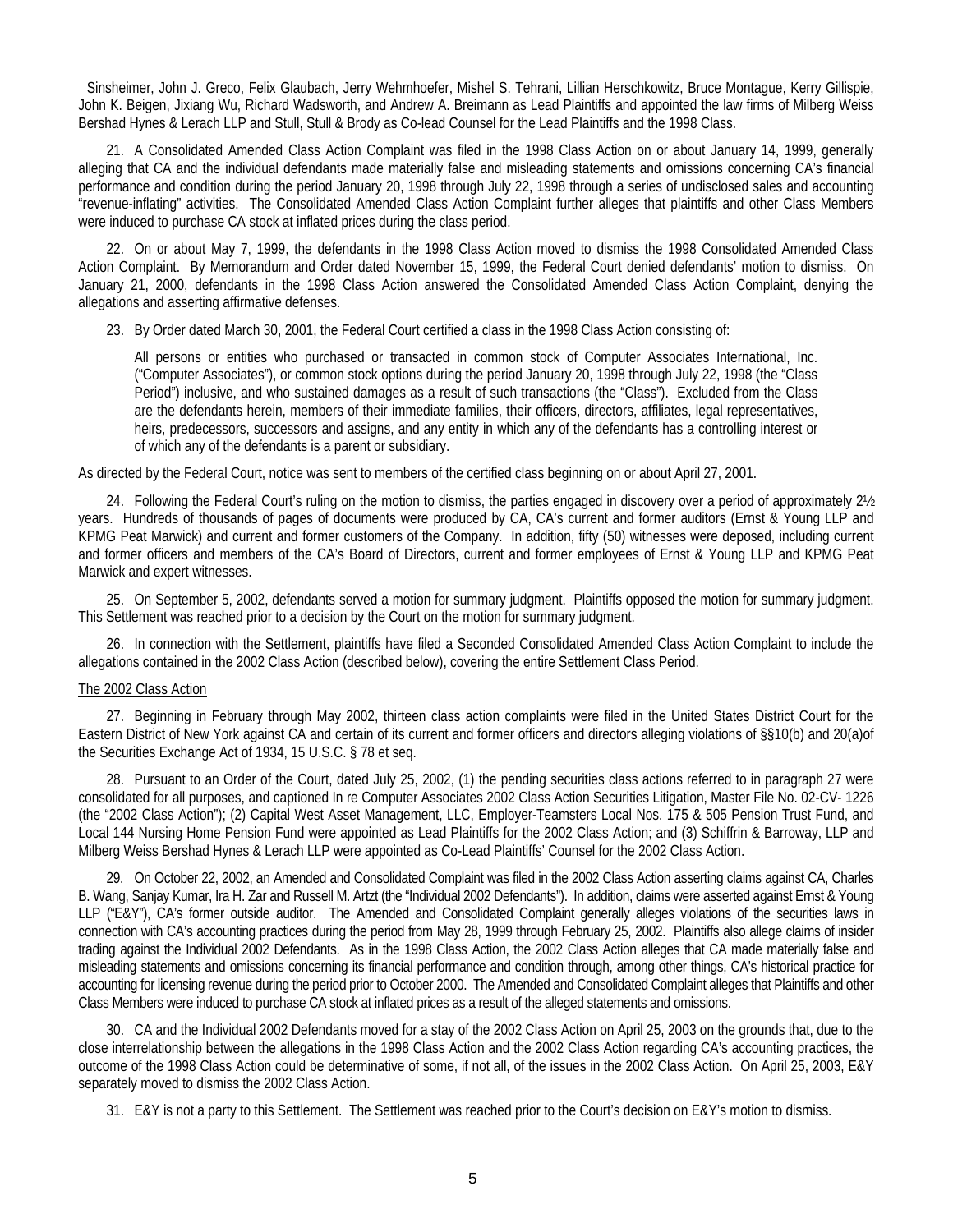#### ERISA Action

32. On or about November 27, 2002, a complaint was filed in the United States District Court for the Eastern District of New York, by a participant in the Computer Associates Savings Harvest Plan (the "Plan") against CA, the CA Board of Directors, the Administrative Committee of the Plan and certain current and former officers and directors of CA. On May 30, 2003, plaintiff served an Amended Complaint alleging on behalf of a class that the defendants breached their fiduciary duties and otherwise violated the Employee Retirement Income Security Act of 1974 ("ERISA"), 29 U.S.C. §§ 1001 et seq., by using employer and employee contributions to the Plan to purchase the common stock of CA stock at a time when, according to Plaintiff, CA stock was an unsuitable and imprudent investment for the Plan. Plaintiff also alleges that Defendants violated ERISA by failing to take appropriate actions to protect participants and beneficiaries from losses that resulted from the imprudent acquisition and retention of CA stock during the same period. Plaintiff further alleges that Defendants violated ERISA by misrepresenting to Plaintiff and Plan participants the financial status of CA and, consequently, the true value of CA stock.

33. The ERISA Settlement was reached prior to the Defendants filing a response to the Amended Complaint.

34. In connection with the Settlement, the plaintiff in the ERISA Action has filed a Second Amended Class Action Complaint, containing substantially the same allegations, with minor technical corrections, and enlarging the class period to start at January 20, 1998 (rather than March 30, 1998) and making clear that the ERISA Class includes both holders of the CA stock in the Plan and persons who acquired CA stock in the Plan during the class period.

#### Derivative Action

35. On April 25, 2002, a derivative action (an action filed by a shareholder asserting claims on behalf of CA) was filed in the Delaware Court of Chancery, New Castle County, against CA as a nominal defendant and the following current and former CA directors: Russell M. Artzt, Willem F.P. de Vogel, Richard A. Grasso, Lewis Ranieri, Alfonse M. D'Amato, Shirley Strum Kenny, Sanjay Kumar, Roel Pieper and Charles B. Wang (the "Derivative Director Defendants") (the "Delaware Derivative Action"). On November 22, 2002, plaintiffs filed a First Amended Complaint alleging that if CA is liable in the 2002 Class Action, or in any related regulatory proceeding, then the Derivative Director Defendants named therein would be liable to CA based on theories of alleged breaches of fiduciary duty and theories of contribution and indemnification. The First Amended Complaint also alleged that defendants Wang, Kumar and Artzt misappropriated and traded on nonpublic information in breach of fiduciary duties owed to CA.

36. On April 9, 2003, the parties entered into a stipulation in the Delaware Derivative Action whereby defendants' time to respond to the First Amended Complaint would be extended until thirty days after the resolution of the 1998 Class Action and the 2002 Class Action, provided that any party could terminate the stipulation on thirty days written notice.

37. On August 25, 2003, a derivative action against the Derivative Director Defendants named in the Delaware Derivative Action was filed in the United States District Court for the Eastern District of New York (the "Federal Derivative Action"). The Federal Derivative Action contains the same allegations as the Delaware Derivative Action and has been filed to coordinate and facilitate the Settlement of the Actions identified in this Notice.

38. Allegations similar to those contained in the Derivative Actions were asserted by a CA shareholder in a demand letter from her attorney to CA's Board dated May 22, 2002.

#### **BACKGROUND TO THE SETTLEMENT**

39. The defendants have denied all allegations of wrongdoing or liability in the Actions and all other accusations of wrongdoing or violations of law. The Stipulations are not and shall not be construed or be deemed to be evidence or an admission or a concession on the part of any of the defendants of any fault or liability or damages whatsoever, and defendants do not concede any infirmity in the defenses which they have asserted or intended to assert in the Actions.

40. Prior to entering into the Settlement, plaintiffs' counsel had conducted a thorough investigation relating to the events and transactions underlying plaintiffs' claims, conducted extensive pretrial discovery and thoroughly evaluated the legal theories relating to plaintiffs' claims and defendants' defenses thereto. Plaintiffs' decisions to enter into this Settlement were made with knowledge of the facts and circumstances underlying plaintiffs' claims and the strengths and weaknesses of those claims. In determining to settle the Actions, plaintiffs and their counsel have taken into account the substantial expense and length of time necessary to prosecute the Actions through trial, post-trial motions, and likely appeals, taking into consideration the significant uncertainties in predicting the outcome of this complex litigation. Plaintiffs' counsel consider that the recovery for the Classes and the benefits from the Settlement represent fair, reasonable and adequate compensation for the claims of the plaintiffs, the Classes and CA's shareholders particularly in view of the risks plaintiffs faced at trial and beyond trial from any appeals. Plaintiffs deem this Settlement to be fair, reasonable and adequate, and in the best interests of the members of the Classes and the shareholders of CA.

41. The settling defendants, while continuing to deny all allegations of wrongdoing or liability whatsoever, desired to settle and terminate all existing or potential claims against them, and to eliminate the risk of a judgment against them, without in any way acknowledging any fault or liability.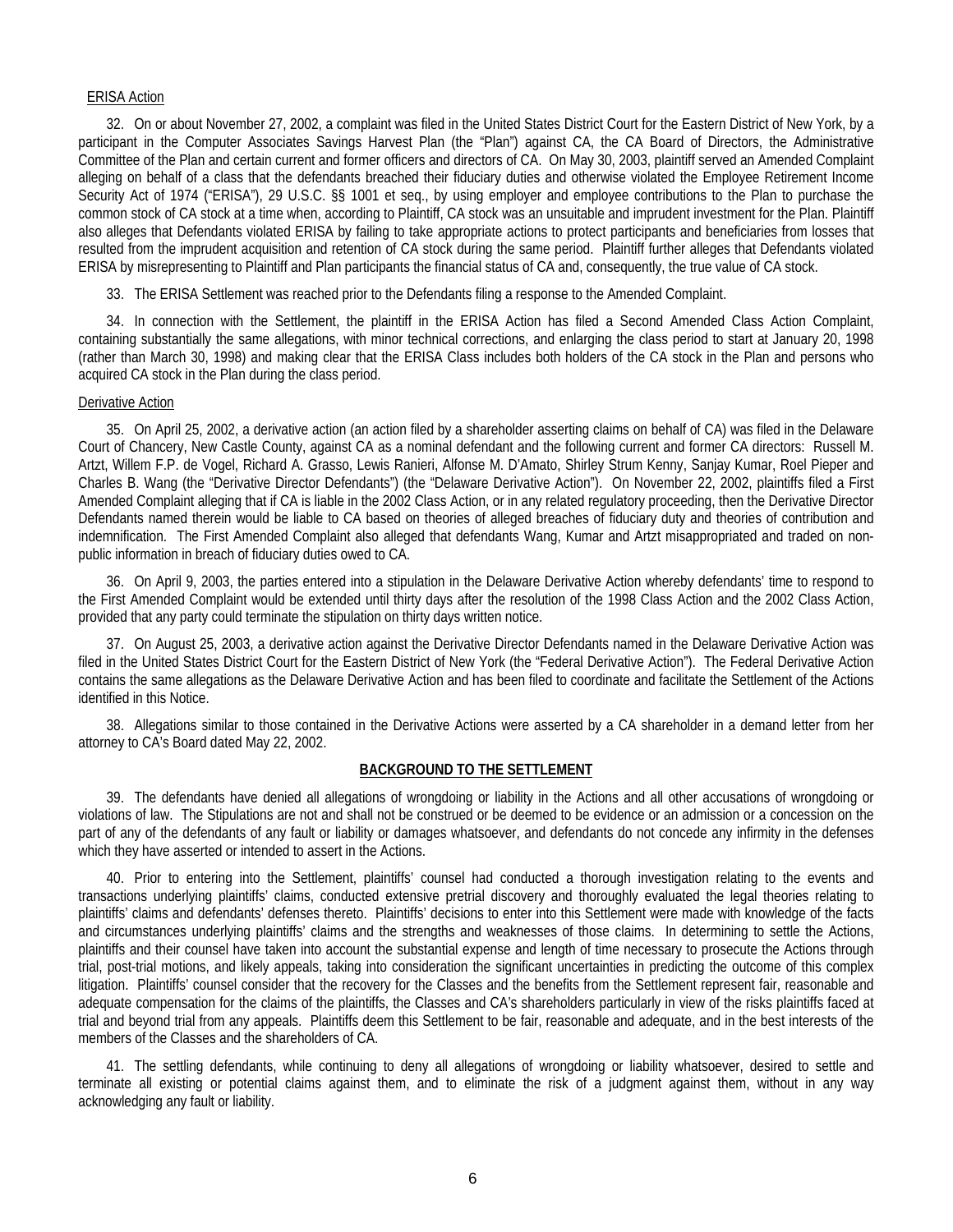42. THE COURT HAS NOT DETERMINED THE MERITS OF THE PLAINTIFFS' CLAIMS OR THE DEFENSES THERETO. THIS SETTLEMENT NOTICE DOES NOT IMPLY THAT THERE HAS BEEN OR WOULD BE ANY FINDING OF VIOLATION OF THE LAW OR THAT RECOVERY COULD BE HAD IN ANY AMOUNT IF THE ACTIONS WERE NOT SETTLED.

### **TERMS OF THE SETTLEMENT**

43. In full and complete settlement of the claims which have or could have been asserted in the Actions, and subject to the terms and conditions of the Stipulations: a) CA is making Five Million Seven Hundred Thousand 5,700,000 shares of freely-tradable shares of CA common stock (the "Settlement Shares"); b) CA shall pay into an escrow account established by the Claims Administrator One Million Seven Hundred Fifty Thousand Dollars (\$1,750,000) which amount shall be used towards payment of the costs and expenses for the Notice in the Securities Class Action, the Derivative Actions and the ERISA Action and for the Notice and Administration of the Settlement of the Securities Class Action (the "Notice and Administration Fund"); and c) CA shall create a Collateral Escrow Fund which shall be administered by defendants' counsel (the "Collateral Escrow Fund") in which CA shall deposit and/or maintain sufficient funds, as adjusted on a quarterly basis equal to the difference between \$23.43 per share and any average lesser price of CA stock over the ten (10) day trading period preceding the end of each fiscal quarter multiplied by 38.6% of the number of Settlement Shares at that time remaining to be issued and delivered.

44. In full and final settlement of the Derivative Actions, the Board of Directors of CA has agreed to cause CA to maintain in effect for a period of not less than three years corporate governance initiatives set forth below:

(a) CA and its Corporate Governance Committee will review its corporate governance principles annually with a view to ensure that, taking into account evolving standards and legal requirements pertaining to corporate governance, the Company's principles continue to set the "Gold Standard." CA will update its principles as needed to incorporate the items agreed upon herein. The Company will publish its updated corporate governance principles on its website.

(b) CA will continue to maintain the position of Lead Independent Director or its equivalent.

(c) CA will continue to maintain the position of Director of Corporate Governance or its equivalent.

(d) CA will maintain its guidelines providing that the Board and Corporate Governance Committee will not nominate to the Board more than three members of the Company's management team (provided that, if the total number of directors exceeds twelve, the limit would be set at 25% of the total number of directors).

(e) In accordance with CA's corporate governance principles, the Board will conduct both a written annual evaluation of the Company's CEO and a written annual self-evaluation. These evaluations may be disclosed solely at the discretion of the Board.

(f) CA will maintain its current eight-year term limit for independent directors, provided that the Board may determine to override the term limits for specific directors when the Corporate Governance Committee and the Board determine it to be in the best interests of the Company and its shareholders to do so.

(g) CA will maintain a non-staggered Board with annual elections for all directors, unless the shareholders of the Company, by the requisite vote, approve otherwise.

(h) As they are now, the Corporate Governance Committee, the Audit Committee, and the Compensation and Human Resource Committee shall be comprised exclusively of independent directors.

(i) The Company's independent auditor will not perform any consulting work for the Company, other than tax consulting work, unless specifically approved by the Audit Committee. Any non-audit fees will be publicly disclosed. The independent audit team assigned to CA or its successor will not perform tax consulting work for CA's CEO, President (if different from the CEO), CFO, Assistant CFO, COO, or any Executive Vice President.

(j) CA currently has extensive internal audit and insider trading policies. CA will maintain an internal audit function staffed by qualified personnel. The Audit Committee will have oversight responsibility with respect to the internal audit function and the Chair of the Audit Committee will review and approve the annual internal audit plan. CA will maintain an insider trading policy. The Company will appoint an attorney from its Legal Department as the administrator of that policy, charged with responsibility for monitoring compliance with its terms. The policy will be reviewed periodically by the administrator, CA's General Counsel and the Director of Corporate Governance to ensure that it incorporates all applicable legal and regulatory requirements, as well as any minimum standards of the New York Stock Exchange, then in effect.

(k) CA will make available to its senior and mid-level management on-line educational programs approved by the Director of Corporate Governance in business ethics and/or corporate governance. The programs will be tailored to the business responsibilities of the targeted personnel who shall acknowledge completion of the program(s).

(l) CA's CEO (and its Chairman of the Board, if other than the CEO) will attend not less than one director education program accredited by Institutional Shareholder Services.

(m) The Committees of the Board shall have authority, on their own decision, to retain legal and/or other advisors of their choice, which advisors shall report directly to the Committee.

(n) CA's Director of Corporate Governance shall be able to report directly to the Corporate Governance Committee of the board as the Director of Corporate Governance deems appropriate.

45. To the extent not already adopted, the above measures would be adopted by Board resolution within 60 days of approval of the settlement provided that any such measure could be altered or removed if the Board, in good faith and upon the advice of counsel, determines that another principle or measure in the same area provides equal or stronger corporate governance standards and/or internal controls, that such principle or measure conflicts or is substantially redundant with any law, regulation or rule, or conflicts or is substantially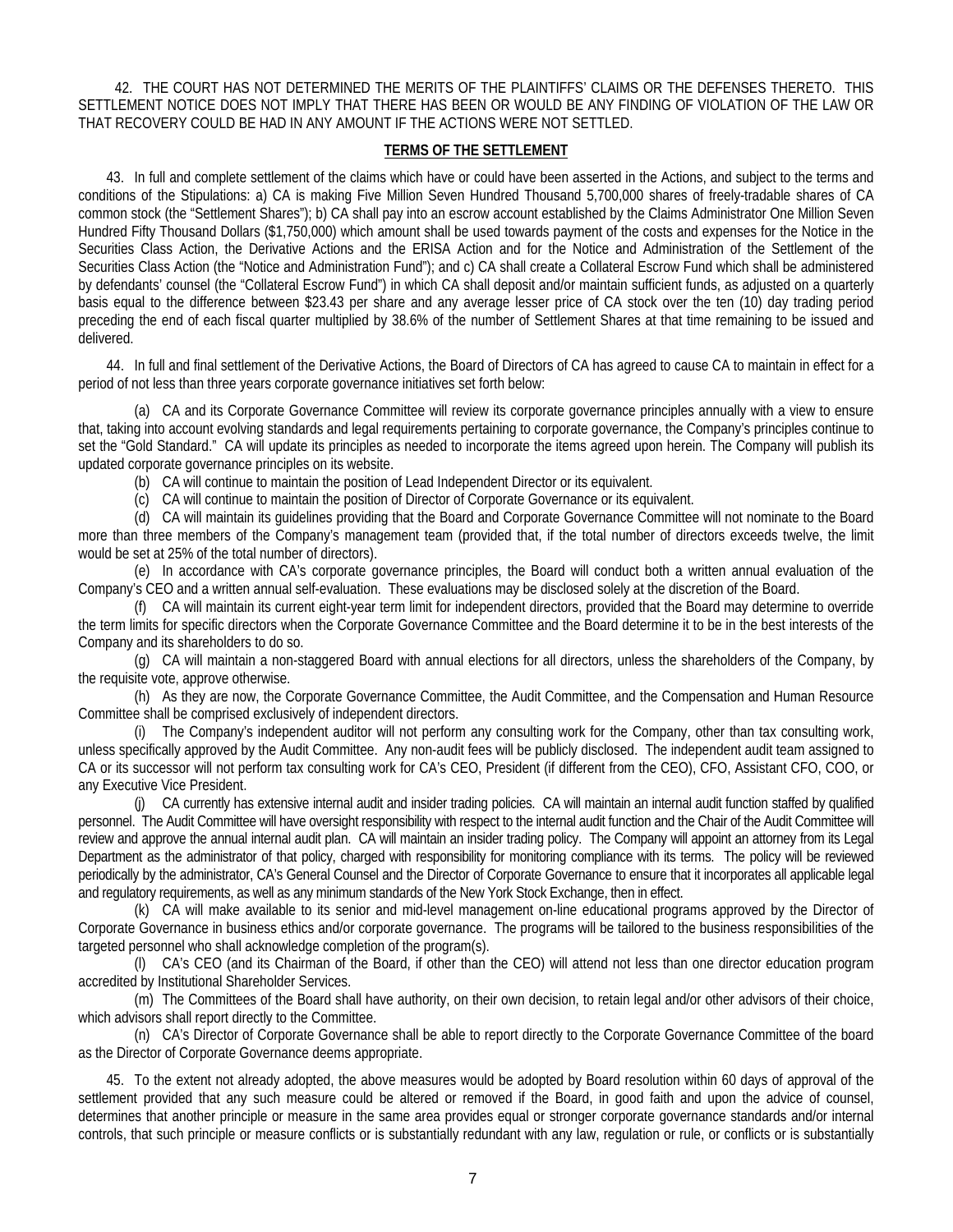redundant with any amendment to the Company's Certificate of Incorporation. At the end of three years, the measures described herein would not be terminated without a majority vote of the independent directors then on the board.

46. On the various effective dates as determined in the respective Stipulations, the members of the Settlement Class, the members of the ERISA Class and all CA shareholders, on behalf of themselves, their heirs, executors, administrators, successors and assigns, and any persons they represent, shall release and forever discharge, and shall forever be enjoined from prosecuting the respective Released Parties (defined below) with respect to the respective Settled Claims (defined below).

#### 47. The "Released Parties" are:

(a) as to the Securities Class Actions -- Computer Associates International, Inc., Charles B. Wang, Sanjay Kumar, Russell M. Artzt, Ira H. Zar, Willem F. P. de Vogel, Richard A. Grasso, Shirley Strum Kenny and Irving Goldstein (the "CA Defendants") and each of their past or present subsidiaries, parents, successors, predecessors, insurers, reinsurers, officers, directors, shareholders, members, employees, agents, fiduciaries, partners, principals, registered representatives, analysts, advisors, investment advisors, independent contractors, underwriters, issuers, insurers, co-insurers, reinsurers, investment bankers, consultants, personal representatives, divisions, assigns, attorneys, accountants (excluding E&Y and any of its affiliates, divisions, subsidiaries, partners, principals, employees, predecessors, successors and assigns), heirs, beneficiaries, members of their immediate families and any person, firm, trust, corporation, or other individual or entity in which any CA Defendant has a controlling interest or which is related to or affiliated with any of the CA Defendants and the legal representatives, heirs, successors in interest or assigns of the CA Defendants. Excluded from this definition of Released Parties is E&Y and any of its affiliates, divisions, subsidiaries, partners, principals, employees, predecessors, successors and assigns:

(b) as to the ERISA Action -- CA, the current and former Board of Directors of CA, the Administrative Committee of the Plan, Charles B. Wang, Sanjay Kumar, the Plan, Peter Schwartz, Ira Zar, Russell M. Artzt, Willem F.P. de Vogel, Irving Goldstein, Richard A. Grasso, Shirley Strum Kenny, Alfonse M. D'Amato, Roel Pieper, Lewis S. Ranieri, Robert E. LaBlanc, Alex Serge Vieux, Charles P. McWade, Kenneth Cron, Gary J. Fernandes, Jay Lorsch, Walter P. Schuetze, Michael E. McElroy, Steven M. Woghin, Lisa Mars, all current and former officers and directors of CA, all named defendants, the Plan and the Plan Trustees, all Plan fiduciaries, all Related Parties (which means each of the Released Parties' past, present, and future directors, officers, fiduciaries, employees, partners, principals, agents, members, independent contractors, registered representatives, underwriters, issuers, insurers, co-insurers, reinsurers, controlling shareholders, attorneys, accountants, auditors, investment bankers, advisors, consultants, trustees, plan administrators, plan fiduciaries, personal representatives, predecessors, successors, successors-in-interest, parents, subsidiaries, divisions, assigns, spouses, heirs, executors, administrators, associates, related or affiliated entities, and members of their families), each and every member of the ERISA Settlement Class, and ERISA Class Counsel; and

(c) as to the Derivative Actions – means any and all of the Settling Individual Defendants (which means Russell M. Artzt, Willem F. P. de Vogel, Richard A. Grasso, Lewis S. Ranieri, Alfonse A. D'Amato, Shirley Strum Kenny, Sanjay Kumar, Roel Pieper and Charles B. Wang ) and their respective predecessors, successors, affiliates, officers, attorneys, agents, insurers and assigns, any professional partnerships of which any Settling Individual Defendant is a partner and each partner in such partnership, all other current and former officers and directors of CA, and CA as Nominal Defendant.

#### 48. The "Settled Claims" are:

(a) as to the Securities Class Actions -- any and all claims, rights, demands, suits, matters, issues or causes of action or liabilities whatsoever, including, without limitation, claims for negligence, gross negligence, breach of duty, fraud, or violations of law, whether based on federal, state, local, statutory or common law or any other law, rule or regulation, including both known and Unknown Claims, and whether directly, indirectly, representatively or in any other capacity, in connection with, based upon, arising out of, or relating in any way to any allegations, claims, transactions, facts, matters or occurrences, representations or omissions involved, set forth, referred to or that have been or could have been or could be asserted in any forum by any Settlement Class Member against any of the Released Parties which arise out of or relate in any way to (1) the purchase or sale of, or transactions in, CA common stock or stock options during the Settlement Class Period; or (2) any of the allegedly wrongful transactions, disclosures, acts, or occurrences, statements, or omissions, or failures to act which were alleged or asserted in the Securities Class Actions; or (3) any claims in connection with, based upon, arising out of, or relating to the Settlement (but excluding any claims to enforce the terms of the Settlement); provided that the Settled Claims shall not include those claims that are the subject of the ERISA Stipulation and the Derivative Stipulation. The Settled Claims also include any and all claims, rights or causes of action or liabilities whatsoever, whether based on federal, state, local, statutory or common law or any other law, rule or regulation, including both known claims and Unknown Claims, that have been or could have been asserted in the Securities Class Actions or any forum by the CA Defendants or any of them or the successors and assigns of any of them against any of the Representative Plaintiffs, Settlement Class Members or their attorneys, which arise out of or relate in any way to the institution, prosecution, or settlement of the Securities Class Actions (except for claims to enforce the Settlement.);

(b) as to the ERISA Action -- any and all claims, demands, rights, liabilities, and causes of action, whether known or Unknown Claims, by or on behalf of any and every member of the ERISA Settlement Class on their own behalf and on behalf of any Persons they represent, including the Plan, and their respective heirs, executors, administrators, past and present partners, officers, directors, agents, attorneys, predecessors, successors and assigns, and against any or all of the Released Persons based on or arising out of or relating in any way to the acquisition or retention of CA stock by the Plan or any accounts or funds in the Plan during the ERISA Class Period,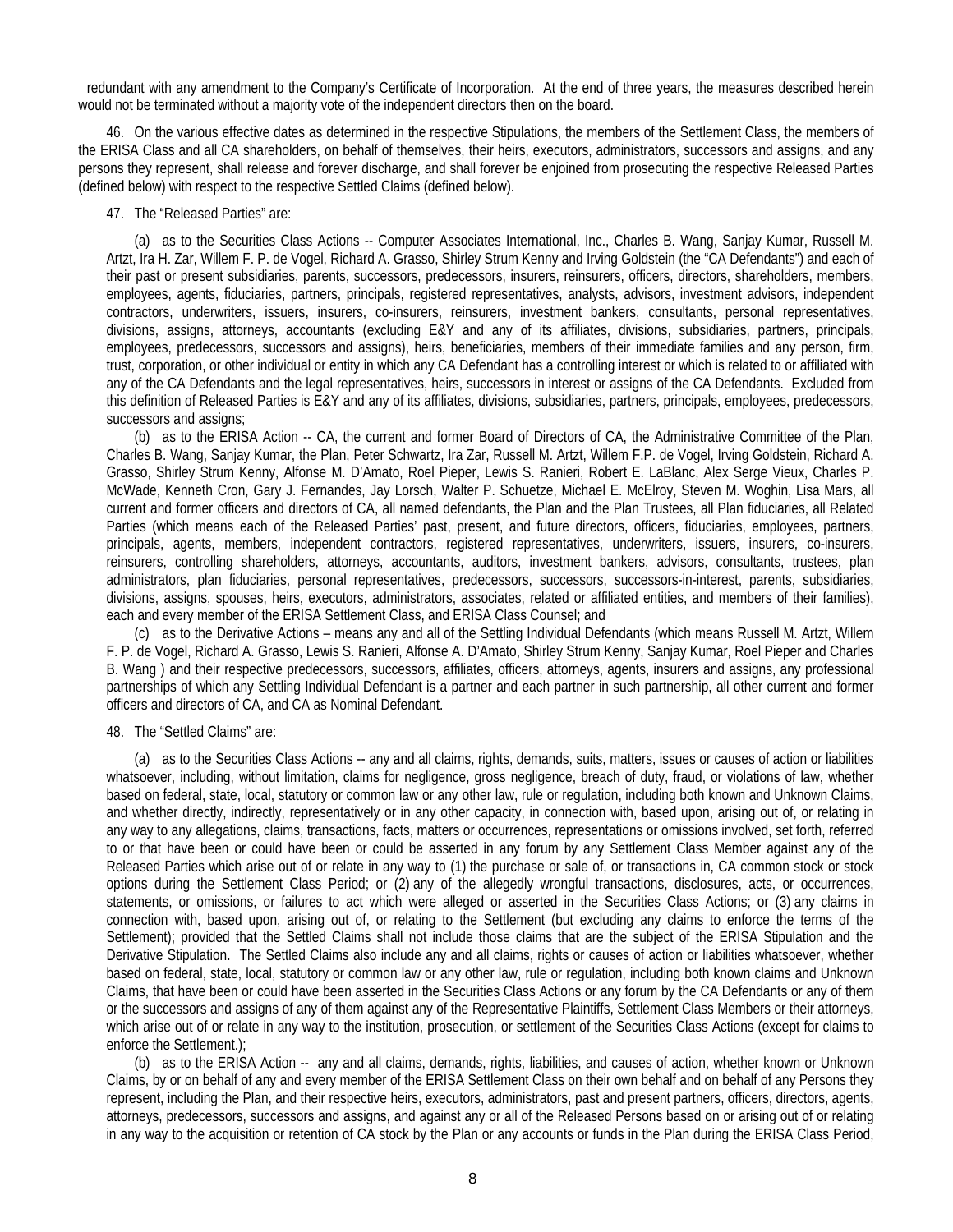including, but not limited to, claims which relate directly or indirectly to the facts, transactions, events, occurrences, acts, disclosures, statements, omissions, or failures to act which were alleged in any of the complaints filed in the ERISA Action, or which are based on or arise out of or in any way relate to communications with Plan participants or beneficiaries directly or indirectly pertaining to CA stock during the ERISA Class Period. The Settled Claims also shall include any and all claims by or on behalf of each and every Defendant against Plaintiff, the ERISA Settlement Class, and ERISA Class Counsel relating to the institution, prosecution, or settlement of any or all claims asserted in this action, including, but not limited to, any action for costs or attorneys' fees, as well as for contribution, indemnification, or any other claims relating to payment of the ERISA Settlement Fund or any settlement claim by the Defendants; and

(c) as to the Derivative Actions -- means all claims, rights, demands, suits, matters, issues or causes of action, including both known and Unknown Claims, that have been or could have been asserted by CA or derivatively on behalf of CA in the Derivative Actions by Derivative Plaintiff, by CA, or by any CA shareholder against the Released Parties including, without limitation, claims based upon, arising out of or relating to the acts, facts or events alleged in the Derivative Actions, claims asserted in the Demand Letter, claims for breach of fiduciary duty, breach of CA's policies or procedures, waste, mismanagement, violations of law, money damages or other relief, claims based upon or relating to the claims asserted in the Securities Class Actions and claims based upon, arising out of or relating to this Settlement or the Settlement of the Securities Class Actions and the ERISA Actions.

49. The Settlement also provides that the settling defendants shall release any and all claims they may have against any of the plaintiffs, the Settlement Class, and their attorneys relating to the institution, prosecution, or settlement of any or all claims asserted in this litigation.

50. If the Settlement is approved by the Court, all settled claims which have or could have been asserted in the Actions will be dismissed on the merits and with prejudice as to all Settlement Class Members, ERISA Class Members and CA shareholders, respectively, who shall be forever barred from prosecuting a class action, a derivative action or any action raising or asserting their respective Settled Claims against the Released Parties in each of the Actions.

51. The Stipulations provide that CA may withdraw from and terminate the Settlement in the event that putative Settlement Class Members who purchased in excess of a certain percentage of the shares traded during the Settlement Class Period exclude themselves from the Settlement and that CA may withdraw from and terminate the Settlement in the event that the Derivative Stipulation is not approved.

52. The Settlement will become effective at such time as Final Orders and Judgments in the Securities Class Actions and the Derivative Actions, entered by the Court approving the Settlement, shall become final and not subject to appeal as forth in the Stipulations (the "Effective Date"). If the Effective Date does not occur, none of terms of this settlement shall apply.

### **PLAN OF ALLOCATION OF THE PROCEEDS OF THE SETTLEMENT AMONG SETTLEMENT CLASS MEMBERS**

53. The Net Settlement Fund shall be distributed to members of the Settlement Class who submit timely and valid Proofs of Claim ("Authorized Claimants"). No distribution will be made to Settlement Class Members who fail to submit a Proof of Claim.

54. The following proposed Plan of Allocation reflects Plaintiffs' contention that because of alleged misrepresentations and omissions about CA's financial condition and prospects, the prices of CA common stock and call options were allegedly inflated artificially (and CA put option prices were allegedly deflated artificially) during the Settlement Class Period, January 20, 1998 through and including February 25, 2002. Within this overall time period, Plaintiffs contend that there were several disclosures which reduced or eliminated some or all of the alleged artificial inflation, including (i) disclosures made on July 22, 1998, when CA's announcements preceded a 30% drop in the price of CA common stock from \$57 per share on July 21, 1998 to \$39.50 per share on July 22, 1998, a \$17.50 per share decrease; (ii) disclosures made on July 5, 2000, when CA's announcements preceded a 40% drop in the price of CA common stock from \$51.13 on July 3, 2000 to \$29.44 on July 5, 2000, a \$21.69 per share decrease; (iii) disclosures made at the beginning of May 2001, when CA's announcements coincided with an approximate 20% drop in the price of CA common stock from \$35.25 on April 27, 2001 to \$30.11 on May 2, 2001, a \$5.41 per share decrease; and (iv) disclosures made around February 21, 2002 when the price of CA common stock fell from \$25.31 on February 19, 2002 to \$15.99 on February 22, 2002, a \$9.32 per share decrease. The proposed Plan of Allocation takes into account plaintiffs' allegations that the individual Defendants had a strong motivation to inflate the price of CA stock prior to July 22, 1998. The proposed Plan of Allocation also recognizes that with respect to purchases made during the period July 23, 1998 through May 27, 1999, Settlement Class Members faced a Statute of Limitations defense that does not exist with respect to purchases at other times during the Settlement Class Period and discounts claims made on purchases made during this period. The proposed Plan also reflects potential loss causation issues relating to the purchasers who sold before May 2, 2001.

55. The defendants deny that they made any material misrepresentations or omitted to disclose any material information and assert that defendants are not liable to plaintiffs for anything. Without admitting any liability, the defendants further contend that even if liability were shown, the plaintiffs suffered no compensable damages, or that at most only a small percentage of the alleged artificial inflation (or deflation) could be attributed to the claims plaintiffs asserted. Defendants assert the prices of CA common stock were not inflated artificially during the Settlement Class Period, and that the prices of its securities reflected market valuations prevalent at that time. Defendants further contend that the decrease in the prices of CA securities were explained and caused, in whole or substantial part, by other, non-actionable factors and causes outside the control of the defendants and not by any alleged fraud. The defendants take no position as to any proposed Plan of Allocation and disclaim any endorsement of the Plan of Allocation proposed by plaintiffs herein. The Federal Court has not made any finding that defendants are liable to plaintiffs or the Settlement Class or that plaintiffs have suffered any compensable damages.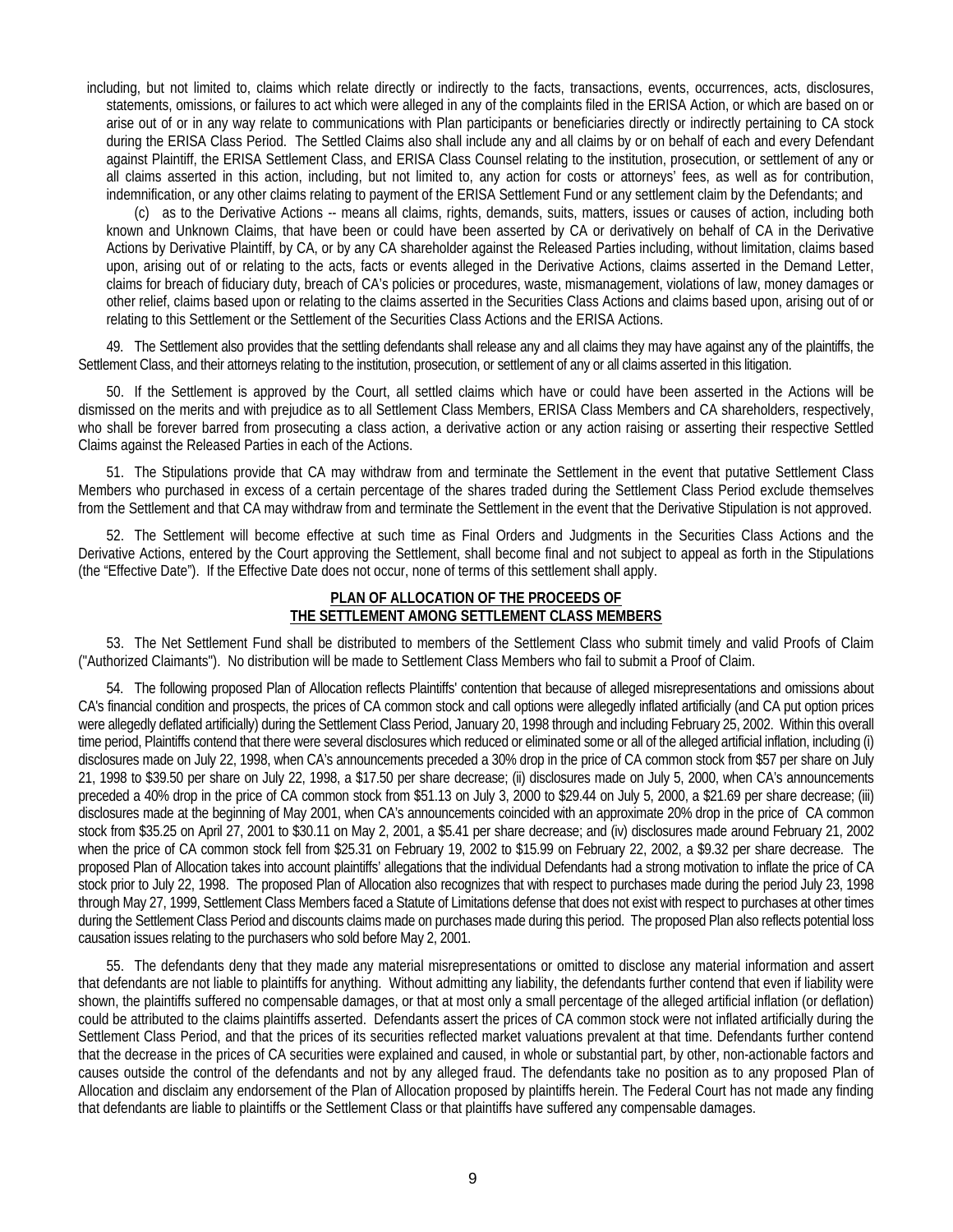56. The Claims Administrator shall determine each Authorized Claimant's pro rata share of the Net Settlement Fund based upon each Authorized Claimant's "Recognized Claim" from transactions during the entire Settlement Class Period. The Recognized Claim formula is not intended to be an estimate of the amount that a Settlement Class Member might have been able to recover after a trial, although it takes into account certain strengths and weaknesses of claims made by purchasers during different time periods within the Settlement Class Period; nor is it an estimate of the amount that will be paid to Authorized Claimants pursuant to the Settlement. The Recognized Claim formula is the basis upon which the Net Settlement Shares (and cash, if applicable) will be proportionately allocated to the Authorized Claimants if the proposed Plan of Allocation is approved by the Court.

57. An Authorized Claimant's "Recognized Claim" shall mean the amount determined in accordance with the following:

# 58. Common Stock Purchases:

# **(i) With respect to purchases of CA common stock during the period January 20, 1998 through and including July 22, 1998:**

A) for each share of CA common stock purchased on the open market during the period January 20, 1998 through and including July 22, 1998 and SOLD AT A LOSS prior to July 22, 1998, "Recognized Claim" shall be equal to 10% of the difference, if a loss, between (x) the purchase price paid (including commissions etc.) and (y) the proceeds received on sale (net of commissions etc.).

B) for each share of CA common stock purchased on the open market during the period January 20, 1998 through and including July 22, 1998 and SOLD AT A LOSS during the period July 22, 1998 through and including October 22, 1998 (90 days following July 22, 1998), "Recognized Claim" shall be equal to the lesser of (i) 100% of the difference, if a loss, between (x) the purchase price paid (including commissions etc.) and (y) the proceeds received on sale (net of commissions etc.) or (ii) \$17.50 per share.

C) for each share of CA common stock purchased on the open market during the period January 20, 1998 through and including July 22, 1998 and STILL HELD on October 22, 1998, "Recognized Claim" shall be equal to the lesser of (i) 100% of the difference, if a loss, between (x) the purchase price paid (including commissions etc.) and (y) \$37.50 per share or (ii) \$17.50 per share.

### **(ii) With respect to purchases of CA common stock during the period July 23, 1998 through and including May 27, 1999:**

A) for each share of CA common stock purchased on the open market during the period July 23, 1998 through and including May 27, 1999 and SOLD AT A LOSS prior to July 5, 2000, "Recognized Claim" shall be equal to 2% of the difference, if a loss, between (x) the purchase price paid (including commissions etc.) and (y) the proceeds received on sale (net of commissions etc.).

B) for each share of CA common stock purchased on the open market during the period July 23, 1998 through and including May 27, 1999 and SOLD AT A LOSS during the period July 5, 2000 through and including October 5, 2000 (90 days following July 5, 2000), "Recognized Claim" shall be equal to the lesser of (i) 10% of the difference, if a loss, between (x) the purchase price paid (including commissions etc.) and (y) the proceeds received on sale (net of commissions etc.) or (ii) \$2.17 per share (10% of \$21.69).

C) for each share of CA common stock purchased on the open market during the period July 23, 1998 through and including May 27, 1999 and STILL HELD on October 5, 2000, "Recognized Claim" shall be equal to the lesser of (i) 10% of the difference, if a loss, between (x) the purchase price paid (including commissions etc.) and (y) \$29.44 per share or (ii) \$2.17 per share.

### **(iii) With respect to purchases of CA common stock during the period May 28, 1999 through and including July 5, 2000:**

A) for each share of CA common stock purchased on the open market during the period May 28, 1999 through and including July 3, 2001 and SOLD AT A LOSS prior to July 5, 2000, "Recognized Claim" shall be equal to 5% of the difference, if a loss, between (x) the purchase price paid (including commissions etc.) and (y) the proceeds received on sale (net of commissions etc.).

B) for each share of CA common stock purchased on the open market during the period May 28, 1999 through and including July 5, 2000 and SOLD AT A LOSS during the period July 5, 2000 through and including April 27, 2001, "Recognized Claim" shall be equal to the lesser of (i) 20% of the difference, if a loss, between (x) the purchase price paid (including commissions etc.) and (y) the proceeds received on sale (net of commissions etc.) or (ii) \$4.33 per share (20% of \$21.69 per share).

C) for each share of CA common stock purchased on the open market during the period May 28, 1999 through and including July 5, 2000 and SOLD AT A LOSS during the period April 28, 2001 through and including February 19, 2002, "Recognized Claim" shall be equal to the lesser of (i) 40% of the difference, if a loss, between (x) the purchase price paid (including commissions etc.) and (y) the proceeds received on sale (net of commissions etc.) or (ii) \$10.84 per share (40% of (\$21.69 plus \$5.41) per share).

D) for each share of CA common stock purchased on the open market during the period May 28, 1999 through and including July 5, 2000 and SOLD AT A LOSS during the period February 20, 2002 through and including May 28, 2002 (90 days after the end of the Class Period), "Recognized Claim" shall be equal to the lesser of (i) 40% of the difference, if a loss, between (x) the purchase price paid (including commissions etc.) and (y) the proceeds received on sale (net of commissions etc.) or (ii) \$14.58 per share 40% of \$21.69 plus \$5.41, plus \$9.32) per share).

E) for each share of CA common stock purchased on the open market during the period May 28, 1999 through and including July 5, 2000 and STILL HELD on May 28, 2002., "Recognized Claim" shall be equal to the lesser of (i) 40% of the difference, if a loss, between (x) the purchase price paid (including commissions etc.) and (y) \$18.835 per share or (ii) \$14.58 per share.

### **(iv) With respect to purchases of CA common stock during the period July 6, 2000 through and including May 2, 2001:**

A) for each share of CA common stock purchased on the open market during the period July 6, 2000 through and including May 2, 2001 and SOLD AT A LOSS prior to April 28, 2001, "Recognized Claim" shall be equal to 10% of the difference, if a loss, between (x) the purchase price paid (including commissions etc.) and (y) the proceeds received on sale (net of commissions etc.).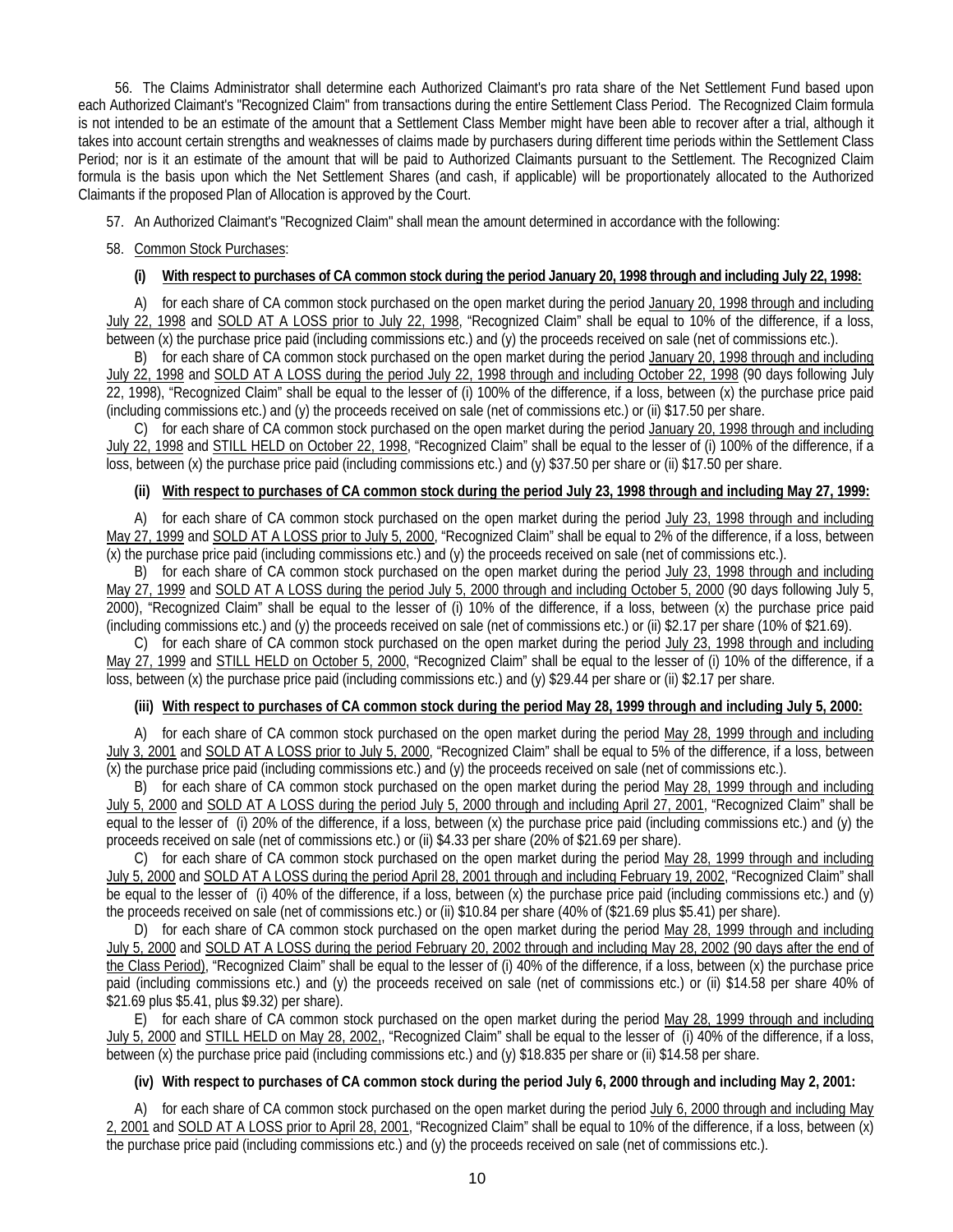B) for each share of CA common stock purchased on the open market during the period July 6, 2000 through and including May 2, 2001 and SOLD AT A LOSS during the period April 28, 2001 through and including February 19, 2002, "Recognized Claim" shall be equal to the lesser of (i) 40% of the difference, if a loss, between (x) the purchase price paid (including commissions etc.) and (y) the proceeds received on sale (net of commissions etc.) or (ii) \$2.17 per share (40% of \$5.41 per share).

C) for each share of CA common stock purchased on the open market during the period July 6, 2000 through and including May 2, 2001 and SOLD AT A LOSS during the period February 20, 2002 through and including May 28, 2002 (90 days following the end of the Class Period), "Recognized Claim" shall be equal to the lesser of (i) 40% of the difference, if a loss, between (x) the purchase price paid (including commissions etc.) and (y) the proceeds received on sale (net of commissions etc.) or (ii) \$5.89 per share (40% of (\$5.41 plus \$9.32) per share.)

D) for each share of CA common stock purchased on the open market during the period July 6, 2000 through and including May 2, 2001 and STILL HELD on May 28, 2002, "Recognized Claim" shall be equal to the lesser of (i) 40% of the difference, if a loss, between (x) the purchase price paid (including commissions etc.) and (y) \$18.835 per share or (ii) \$5.89 per share.

### **(v) With respect to purchases of CA common stock during the period May 3, 2001 through and including February 25, 2002:**

A) for each share of CA common stock purchased on the open market during the period May 3, 2001 through and including February 25, 2002 and SOLD AT A LOSS prior to February 20, 2002, "Recognized Claim" shall be equal to 7.5% of the difference, if a loss, between (x) the purchase price paid (including commissions etc.) and (y) the proceeds received on sale (net of commissions etc.).

B) for each share of CA common stock purchased on the open market during the period May 3, 2001 through and including February 25, 2002 and SOLD AT A LOSS during the period February 20, 2002 through and including May 28, 2002, "Recognized Claim" shall be equal to the lesser of (i) 30% of the difference, if a loss, between (x) the purchase price paid (including commissions etc.) and (y) the proceeds received on sale (net of commissions etc.) or (ii) \$2.79 per share (30% of \$9.32 per share.)

C) for each share of CA common stock purchased on the open market during the period May 3, 2001 through and including February 25, 2002 and STILL HELD on May 28, 2002, "Recognized Claim" shall be equal to the lesser of (i) 30% of the difference, if a loss, between (x) the purchase price paid (including commissions etc.) and (y) \$18.835 per share or (ii) \$2.79 per share.

### 59. **Call Option Purchases**:

(i) For CA call options purchased during the Settlement Class Period and NOT owned as of the close of trading on July 22, 1998, July 3, 2000, April 27, 2001, April 30, 2001, May 1, 2001, February 19, 2002, February 20, 2002, February 21, 2002 OR February 22, 2002, an Authorized Claimant's "Recognized Claim" shall be 5% of the difference, if a loss, between (x) the amount paid for the call options during the Settlement Class Period (including brokerage commissions and transaction charges) and (y) the sum for which said call options were subsequently sold at a loss (after brokerage commissions and transaction charges)(or \$0.00 if the Call Option expired while still owned by the Authorized Claimant). No Loss shall be Recognized based on a sale or writing of any Call Option that was subsequently repurchased.

(ii) For CA call options purchased during the Settlement Class Period that WERE owned by the Authorized Claimant on July 22, 1998, the "Recognized Claim" shall be 40% of the difference, if a loss, between (x) the amount paid for the call options during the Settlement Class Period (including brokerage commissions and transaction charges) and (y) the sum for which said call options were sold at a loss (after brokerage commissions and transaction charges)(or \$0.00 if the Call Option expired while still owned by the Authorized Claimant). No Loss shall be Recognized based on a sale or writing of any Call Option that was subsequently repurchased.

(iii) For CA call options purchased during the Settlement Class Period that were owned by the Authorized Claimant on July 3, 2000, April 27, 2001, April 30, 2001, May 1, 2001, February 19, 2002, February 20, 2002, February 21, 2002 OR February 22, 2002, the "Recognized Claim" shall be 30% of the difference, if a loss, between (x) the amount paid for the call options during the Settlement Class Period (including brokerage commissions and transaction charges) and (y) the sum for which said call options were sold at a loss (after brokerage commissions and transaction charges)(or \$0.00 if the Call Option expired while still owned by the Authorized Claimant). No Loss shall be Recognized based on a sale or writing of any Call Option that was subsequently repurchased.

### 60. **Put Option Sales:**

(i) For CA Put Options sold (written) during the Settlement Class Period, but which were NOT the obligation of the Authorized Claimant on July 22, 1998, July 3, 2000, April 27, 2001, April 30, 2001, May 1, 2001, February 19, 2002, February 20, 2002, February 21, 2002 OR February 22, 2002, an Authorized Claimant's "Recognized Claim" shall be 10% of the difference, if a loss, between (x) the amount received for writing the put options during the Class Period (net of brokerage commissions and transaction charges) and (y) the sum for which said put options were repurchased at a loss (including brokerage commissions and transaction charges);

(ii) For CA Put Options sold (written) during the Settlement Class Period that WERE the obligation of the Authorized Claimant on July 22, 1998, the "Recognized Claim" shall be the difference, if a loss, between (x) the amount received for writing the Put Options during the Settlement Class Period (net of brokerage commissions and transaction charges) and (y) the sum for which said Put Options were repurchased at a loss (including brokerage commissions and transaction charges);

(iii) For CA Put Options sold (written) during the Settlement Class Period that WERE the obligation of the Authorized Claimant on July 3, 2000, April 27, 2001, April 30, 2001, May 1, 2001, February 19, 2002, February 20, 2002, February 21, 2002 OR February 22, 2002, the "Recognized Claim" shall be 50% of the difference, if a loss, between (x) the amount received for writing the Put Options during the Settlement Class Period (net of brokerage commissions and transaction charges) and (y) the sum for which said Put Options were repurchased at a loss (including brokerage commissions and transaction charges);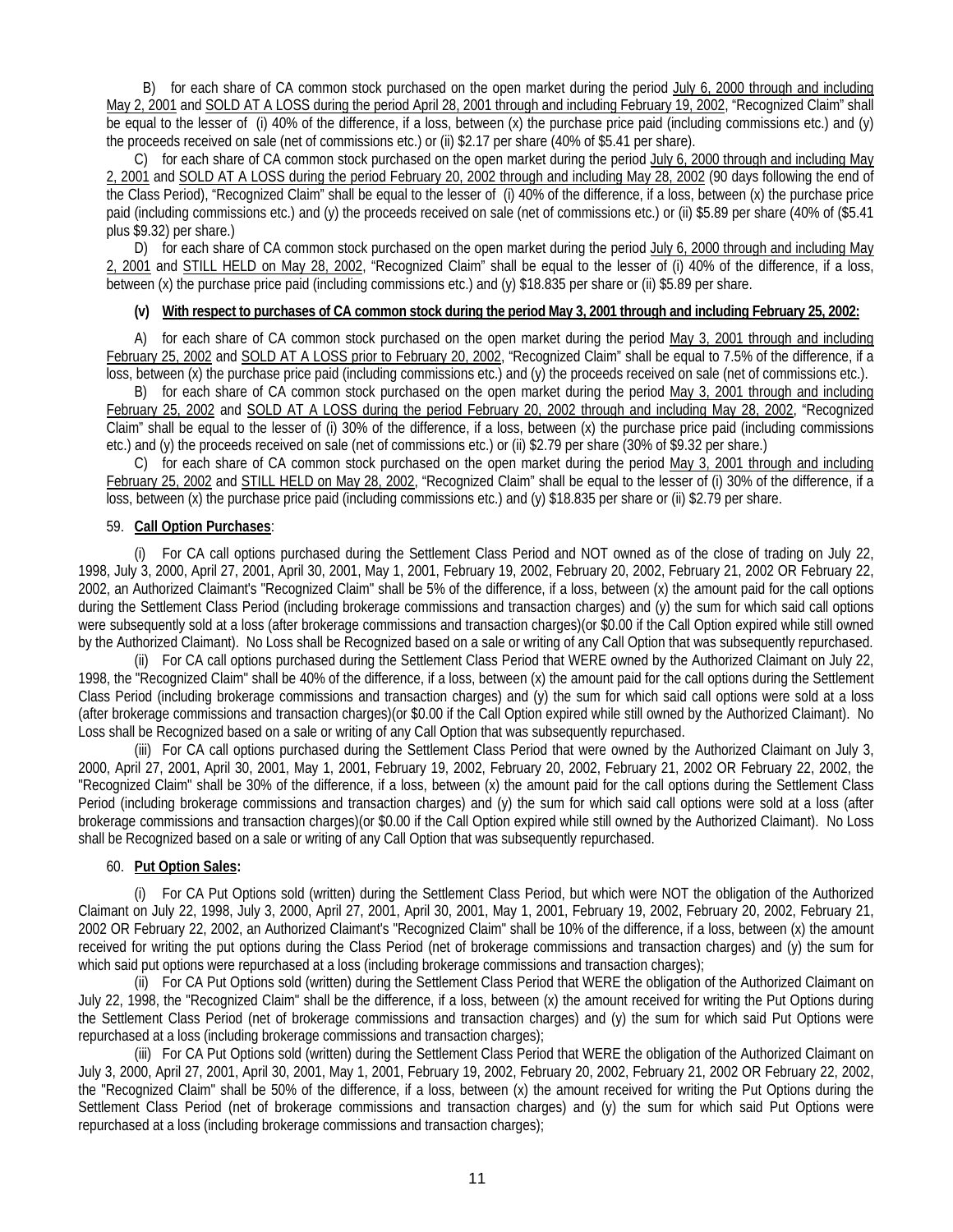(iv) For CA Put Options written during the Settlement Class Period that were "put" to the Authorized Claimant (i.e. exercised), the Authorized Claimant's "Recognized Claim" shall be calculated under paragraph 58 above, and as if the sale of the Put Option were instead a purchase of CA common stock on the date of the sale of the Put Option, and the "purchase price paid" shall be the strike price less the proceeds received on the sale of the Put Option;

(v) No Loss shall be recognized based on a sale of any Put Option that was previously purchased.

61. Transactions resulting in a gain shall not be included. For Settlement Class Members who held CA securities at the beginning of the Settlement Class Period or made multiple purchases or sales during the Settlement Class Period, the first-in, first-out ("FIFO") method will be applied to such holdings, purchases and sales for purposes of calculating a claim. Under the FIFO method, each sale of a CA security during the Settlement Class Period will be matched, in chronological order, first against the CA securities held at the beginning of the Settlement Class Period. Such holdings and sales will be excluded from the calculation of the loss. The remaining sales of a CA security during the Settlement Class Period will then be matched, in chronological order, against purchases of such CA securities during the Settlement Class Period. Purchases made during the Settlement Class Period to cover CA common stock sold "short" prior to the Settlement Class Period shall have no Recognized Claim. A purchase or sale of CA securities shall be deemed to have occurred on the "contract" or "trade" date as opposed to the "settlement" or "payment" date. The receipt or grant by gift, devise or operation of law of CA securities during the Settlement Class Period shall not be deemed a purchase or sale of CA securities for the calculation of an Authorized Claimant's Recognized Claim nor shall it be deemed an assignment of any claim relating to the purchase of such shares unless specifically provided in the instrument of gift or assignment. Shares of CA common stock received during the Settlement Class Period in exchange for securities of any other publicly traded corporation or entity shall be deemed a purchase of CA common stock at the merger price and on the merger date.

62. Each Authorized Claimant shall be allocated a pro rata share of the Net Settlement Shares based on his, her or its Recognized Claim compared to the Total Recognized Claims of all Authorized Claimants. Each Authorized Claimant shall be paid an amount of Net Settlement Shares determined by multiplying the Net Settlement Shares by a fraction the numerator of which shall be his, her or its "Recognized Claim" and the denominator of which shall be the Total Recognized Claims of all Authorized Claimants. No fractional shares shall be issued and no shares shall be issued to any Authorized Claimant who would not be entitled to receive at least 5 shares of CA common stock based on the initial proration of shares to Authorized Claimants. No adjustment will be made in any cash distribution for fractional shares. Authorized Claimants who would have been allocated less than 5 whole shares on the initial allocation shall be paid an amount based on the proceeds of sale of shares that would otherwise have been allocated to Authorized Claimants except for the minimum share requirement. If the Collar Price is elected, then each Authorized Claimant shall be paid an amount of cash from the Settlement Fund, if any, determined by multiplying the Net Settlement Fund by a fraction the numerator of which shall be his, her or its "Recognized Claim" and the denominator of which shall be the Total Recognized Claims of all Authorized Claimants. No check shall be issued to any Authorized Claimant who would not be entitled to receive at least \$5.00 based on the initial proration of the Net Cash Settlement Fund to Authorized Claimants.

63. Settlement Class Members who do not file acceptable Proofs of Claim will not share in the settlement proceeds. Settlement Class Members who do not submit an acceptable Proof of Claim will nevertheless be bound by the Settlement(s) and the Order(s) and Final Judgment(s) of the Court dismissing this Action.

64. If the Net Settlement Fund includes a cash component, bank drafts will be distributed to Authorized Claimants after the Effective Date of the Settlement(s) and after all claims have been processed. If any funds remain in the Net Settlement Funds by reason of un-cashed bank drafts or otherwise, then, after the Claims Administrator has made reasonable and diligent efforts to have Settlement Class Members who are entitled to participate in the distribution of the Net Settlement Funds cash their bank drafts, any balance remaining in the Net Settlement Funds one (1) year after the initial distribution of such funds shall be re-distributed, after payment of any unpaid costs or fees incurred in administering the Net Settlement Funds for such re-distribution, to Settlement Class Members who have cashed their bank drafts and who would receive at least \$10.00 from such re-distribution. If after six months after such re-distribution any funds shall remain in the Net Settlement Funds, then such balance shall be contributed to non-sectarian, not-for-profit, 501(c)(3) organization(s) designated by Plaintiffs' Lead Counsel.

### **PLAN OF ALLOCATION OF THE PROCEEDS OF THE ERISA SETTLEMENT AMONG ERISA CLASS MEMBERS**

65. The Administrative Contractor shall make the following ERISA Allocation Calculation, pursuant to which the Net ERISA Fund shall be allocated.

(a) The following calculations shall be based solely upon the records of the Plan or records that are reasonably accessible to the Plan (such as records of CA). The calculations shall be based upon exact records whenever possible. The Plan and Administrative Committee may in good faith rely conclusively upon its records and the records of CA, if applicable, which it believes to be reliable, and may utilize good faith extrapolations and estimates if precise data is unavailable. Defendants shall incur no liability for allocating or distributing the Net ERISA Fund in accordance with the methods provided herein or as otherwise approved by the Court.

(b) For each ERISA Class Member, determine the "Net Loss" (if any) as (1) plus (2) minus (3) minus (4), where:

(1) is equal to the fair market value, as of the first Valuation Date (as defined in the Plan) coincident with or immediately preceding January 20, 1998, of that portion (if any) of the ERISA Class Member's account maintained pursuant to the Plan ("Account") that was invested in CA stock or any Plan investment fund that was invested primarily in CA stock (such an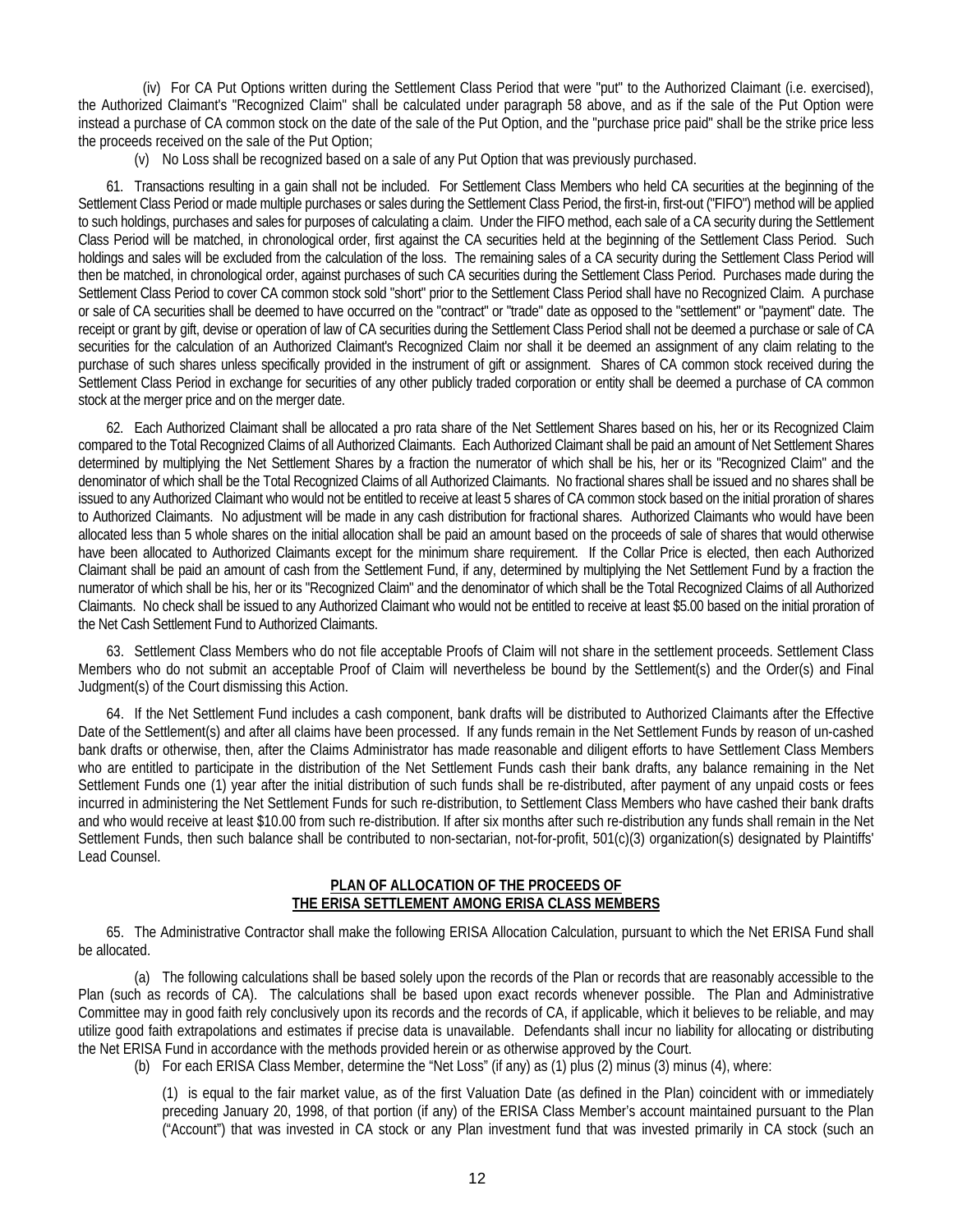investment in CA stock or investment fund invested primarily in CA stock referred to as an investment in the "Company Stock Fund"), determined as a dollar amount based on the valuation methodology regularly used by the Plan;

(2) is equal to the sum of the dollar amount of (i) contributions (if any) to the Plan that were first allocated to the Class Member's Account during the ERISA Class Period, but only to the extent (if any) such contributions were, at the time of such allocation, invested in the Company Stock Fund, and (ii) that portion (if any) of the Class Member's Account that was transferred during the ERISA Class Period to the Company Stock Fund from another investment fund made available under the Plan pursuant to the ERISA Class Member's investment election;

(3) is equal to the sum of the dollar amount of (i) any distributions, withdrawals, plan loans or reductions of the ERISA Class Member's Account made during the ERISA Class Period, but only to the extent such distributions, withdrawals, plan loans or reductions resulted in a reduction of the amount of the ERISA Class Member's Account allocated to the Company Stock Fund during the ERISA Class Period, and (ii) that portion (if any) of the Class Member's Account that was transferred during the ERISA Class Period from the Company Stock Fund to another investment fund made available under the Plan pursuant to the ERISA Class Member's investment election; and

(4) is equal to the dollar value, as of the Valuation Date coincident with or immediately preceding May 30, 2003, of the fair market value of that portion (if any) of the ERISA Class Member's Account that was invested in the Company Stock Fund as of such date.

(c) Compute the allocation of the Net ERISA Fund to the Accounts of the ERISA Class Members based on the ratio, determined separately for each ERISA Class Member, of (i) the ERISA Class Member's Net Loss (if any) to (ii) the sum of the Net Losses of all ERISA Class Members. Any ERISA Class Member who does not have a Net Loss shall not share in the allocation and distribution of the Net ERISA Fund.

(d) If, at the time that distribution is to be made, the total fair market value dollar equivalent value of the Net ERISA Fund which would have been allocated to any ERISA Class Member as computed above is (i) less than \$25, that ERISA Class Member shall not receive any distribution of the Net Settlement Funds and the aggregate amount allocated to such ERISA Class Member shall be used to facilitate the distributions in subparagraph (d)(ii) below; and (ii) at least \$25 but less than \$125, then the Administrative Contractor may elect to distribute cash in lieu of shares on account of the Net Settlement Shares allocable to such ERISA Member(s).

66. The Settlement Shares and cash (if any) that comprise the Net ERISA Fund shall be credited to ERISA Class Members' respective Accounts as provided in the paragraph 65 as soon as possible after the issuance of the shares (or shares and cash in lieu of shares), shall be 100% vested, to the extent permitted under the Plan, shall be for such ERISA Class Member's exclusive benefit, and shall be held and distributed from the Plan as provided therein. Each ERISA Class Member shall have the immediate right to sell such shares. Under no circumstances shall any of the Net ERISA Fund (or the proceeds of the Omnibus Proof of Claim) revert to the defendants or be subject to any claim of defendants.

### **THE RIGHTS OF CLASS MEMBERS**

67. Settlement Class: The Court has certified the 1998 Class Action and the 2002 Class Action to proceed as class actions. If you purchased or transacted in common stock of CA, or common stock options, during the period of January 20, 1998 through February 25, 2002 inclusive (excluding defendants, members of their immediate families, their officers, directors, affiliates, legal representatives, heirs, predecessors, successors and assigns, and any entity in which any of the defendants has a controlling interest or of which any of the defendants is a parent or subsidiary), and sustained damages as a result of such transactions, then you are a Settlement Class Member. Also excluded from the Settlement Class are all persons or entities who previously excluded themselves from the 1998 Class, unless they affirmatively elect to opt back into the Settlement Class as provided in subparagraph (d) below. Settlement Class Members have the following options pursuant to Rule 23 (c) (2) of the Federal Rules of Civil Procedure:

(a) If you wish to remain a member of the Settlement Class, you may share in the proceeds of the Settlement, provided that you submit an acceptable Proof of Claim. Class Members will be represented by the Class Representatives and their counsel, unless they enter an appearance through counsel of their own choice at their own expense. You are not required to retain your own counsel, but if you choose to do so, such counsel must file an appearance on your behalf on or before November 10, 2003, and must serve copies of such appearance on the attorneys listed in Paragraph 78 below.

(b) If you do not wish to remain a member of the Settlement Class, you may exclude yourself from the Settlement Class by following the instructions in Paragraph 75 below. Persons who exclude themselves from the Settlement Class will **NOT** receive any share of the settlement proceeds and will **NOT** be bound by the Settlement.

(c) If you object to the Settlement or any of its terms, including the Settlement Class Plan of Allocation, or to Plaintiffs' Counsel's application for fees and expenses, and if you do not exclude yourself from the Settlement Class, you may present your objections by following the instructions in paragraph 78 below.

(d) If you previously excluded yourself from the class previously certified in the 1998 Class Action, you may elect to opt back into the Settlement Class by submitting a signed written request for inclusion in the Settlement Class. Such request for inclusion in the Settlement Class shall state your name and address and state that you previously excluded yourself from the class previously certified in the 1998 Class Action but now wish to be included in the Settlement Class. To be effective, the written request for re-inclusion in the Settlement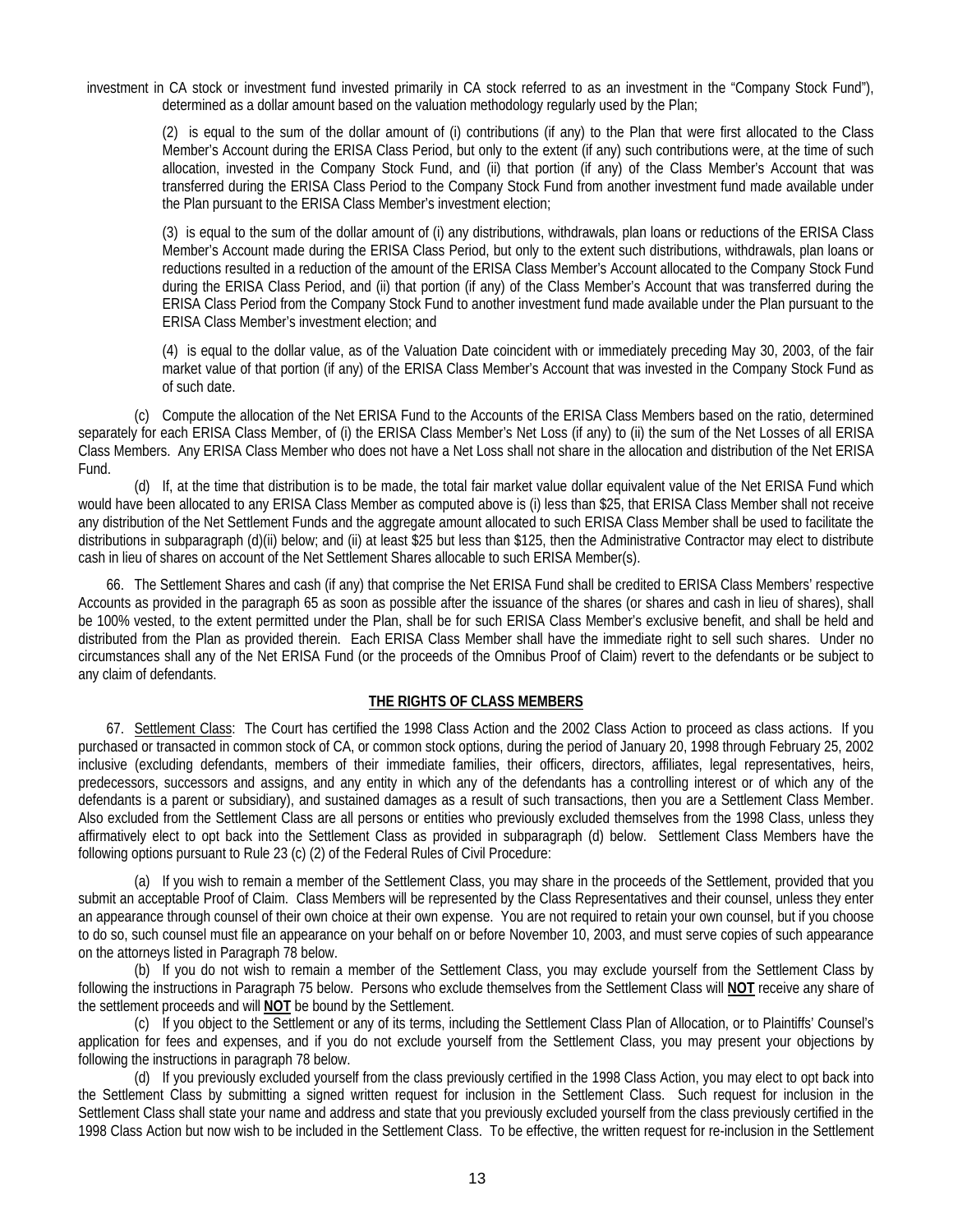Class must be signed by the beneficial purchaser of the CA stock or his, her or its legal representative, and must be mailed, postage prepaid, to Computer Associates Litigation -- Inclusion Requests, c/o Gilardi & Co. LLC, P.O. Box 5100, Larkspur, CA 94977-5100 and postmarked no later than November 10, 2003. Persons requesting re-inclusion in the Settlement Class should also file a Proof of Claim in accordance with the instructions in paragraph 70 if they wish to share in the proceeds of the Settlement.

68. ERISA Class: The Court has certified the ERISA Action to proceed as a non-opt out class action. If you were a participant or beneficiary in the Plan from January 20, 1998 through May 30, 2003, and your Plan account was invested in the common stock of CA, you are an ERISA Class Member. You are not required to do anything to remain a member of the ERISA Class and to receive, through the Plan, your share, if any, of the Net ERISA Fund you are entitled to receive by virture of your CA stock investments in the Plan. All ERISA Class Members will be bound by the Settlement, if it is approved by the Court.

69. If you object to the ERISA Settlement or any of its terms, including to plaintiffs' counsel's application for fees and expenses, you may present your objections by following the instructions in paragraph 78 below.

### **SUBMISSION AND PROCESSING OF PROOFS OF CLAIM FOR SETTLEMENT CLASS ONLY**

70. If you are a Settlement Class Member, to be eligible to receive any distribution from the Net Settlement Shares, you must complete and sign the accompanying Proof of Claim and Release form and send it by first class mail postmarked on or before **December 31**, **2003**, addressed as follows:

> In re Computer Associates Securities Litigation c/o Gilardi & Co. LLC Claims Administrator P.O. Box 808055 Petaluma, CA 94975-8055

71. If you are not a member of the ERISA Class and you do not submit a proper Proof of Claim form, you will not be entitled to any share of the Net Settlement Shares. If you are a member of the ERISA Class, an omnibus claim form will be submitted on your behalf in respect of transactions with the Plan within the Settlement Class Period, but you must submit a separate proper Proof of Claim Form with respect to any transactions in CA stock outside of your Plan account.

72. If you are a Settlement Class Member and you do not properly request exclusion from the Settlement Class, you will be bound by the Settlement and the Final Judgment of the Court dismissing the Actions, even if you do not file a Proof of Claim. If you exclude yourself, you will not be bound by the judgment but you will not be entitled to any share of the Net Settlement Shares.

73. All Proofs of Claim must be submitted by the date specified in this Settlement Notice unless such period is extended by Order of the Court.

74. Each Claimant shall be deemed to have submitted to the jurisdiction of the United States District Court for the Eastern District of New York with respect to his, her or its Proof of Claim. The Court has reserved jurisdiction to allow, disallow, or adjust any claim on equitable grounds.

# **EXCLUSION FROM SETTLEMENT -- SETTLEMENT CLASS MEMBERS ONLY**

75. Each Member of the Settlement Class shall be bound by all determinations and judgments in the Actions concerning the Settlement, whether favorable or unfavorable, unless such person shall mail, by first class mail, a written request for exclusion from the Settlement Class, postmarked no later than November 10, 2003, addressed to Computer Associates Securities Litigation Exclusions, c/o Gilardi & Co. LLC, P.O. Box 5100, Larkspur, CA 94977-5100. No person or entity may exclude himself, herself or itself from the Settlement Class after that date. In order to be valid, each such request for exclusion must state that such person or entity "requests exclusion from the Settlement Class in the Computer Associates Securities Litigation, Civil Action Nos. 98-4839 and 02-1226" and must be signed by such person or entity. Persons and entities requesting exclusion are requested to provide the following information: the number(s) of shares of CA common stock purchased during the Settlement Class Period and the price(s) paid therefor, and the number(s) of shares of CA common stock sold during the Settlement Class Period and the amount(s) received therefor, and the number of shares still owned as of the close of trading May 30, 2003. The request for exclusion shall not be effective unless the request for exclusion provides the required information and is made within the time stated above, or the exclusion is otherwise accepted by the Court.

### 76. **IF YOU ARE AN ERISA CLASS MEMBER, YOU CANNOT REQUEST EXCLUSION FROM THE ERISA CLASS.**

# **SETTLEMENT FAIRNESS HEARINGS**

77. At the Settlement Fairness Hearings, the Court will determine whether: 1) to finally approve the Settlements and dismiss the Actions and the claims of the Class Members and CA shareholders; 2) the Plans of Allocation and Distribution for the Settlement Shares is fair and reasonable; 3) the terms and conditions for the distribution of Settlement Shares (and any cash in lieu thereof) are fair and reasonable; 4) the Settlement Shares should be exempt from registration as provided under Section 3(a)(10) of the Securities Act of 1933; and 5) award plaintiffs' counsel the fees and expenses sought by them in the Securities Class Actions, ERISA Action and Derivative Actions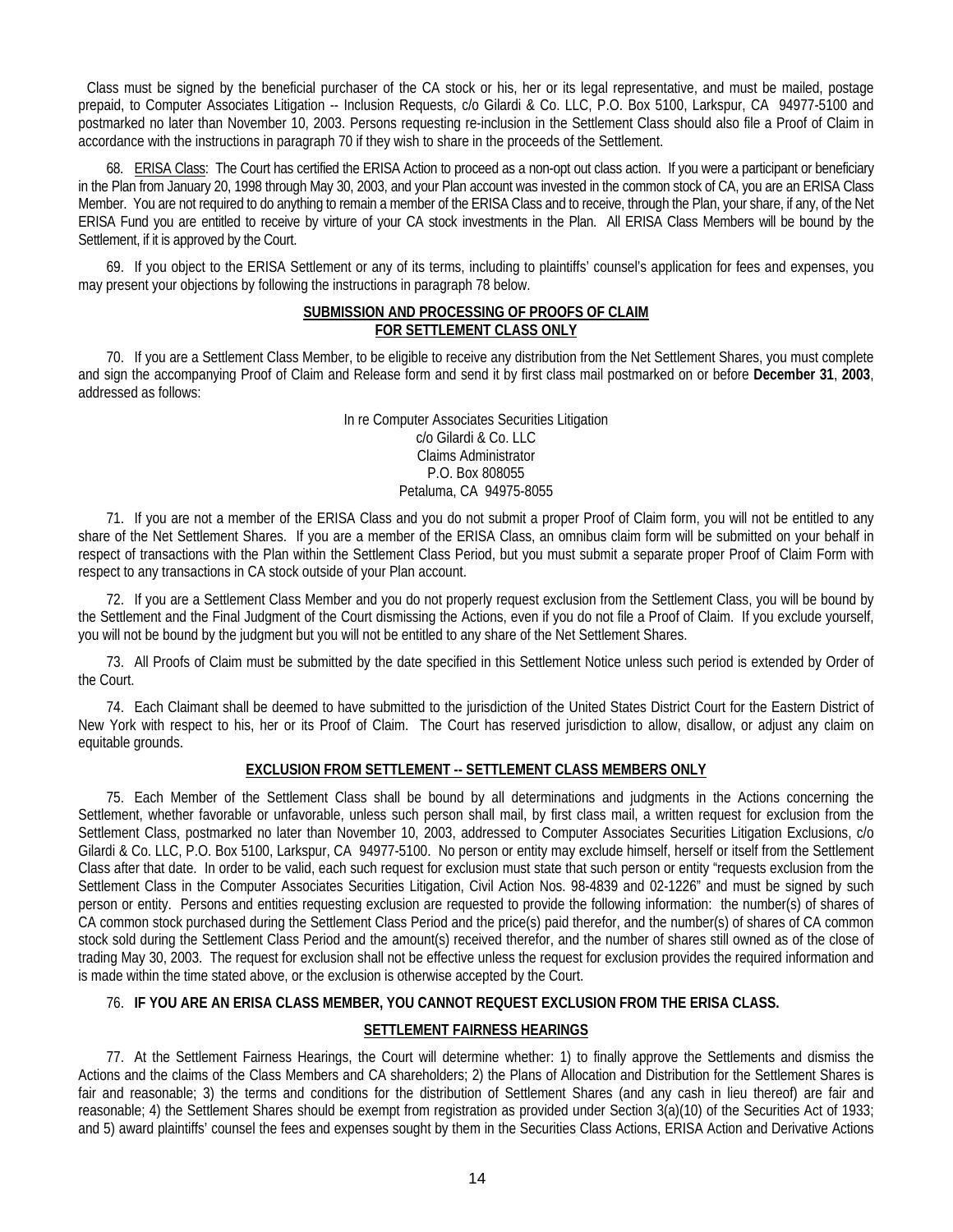respectively. The Settlement Fairness Hearings may be adjourned from time to time by the Court without further written notice to the Classes.

78. At the Settlement Fairness Hearings, any Settlement Class Member who has not previously submitted a request for exclusion from the Settlement Class, and any ERISA Class Member, may appear in person or by counsel and be heard to the extent allowed by the Court in opposition to the fairness, reasonableness and adequacy of their respective Settlement, their respective Plans of Allocation or Distribution, or their respective applications for awards of attorneys' fees and reimbursement of expenses. Similarly, a current CA shareholder may appear in person or by counsel and be heard to the extent allowed by the Court in opposition to the fairness, reasonableness and adequacy of the settlement of the Derivative Actions and the application for an award of attorneys' fees and expenses therein. However, that in no event shall any person be heard in opposition to the Settlement, the Plans of Allocation and Distribution, or plaintiffs' counsel's applications for attorneys' fees and expenses and in no event shall any paper or brief submitted by any such person be accepted or considered by the Court, unless, on or before November 18, 2003, such person (a) files with the Clerk of the Court notice of such person's intention to appear, showing proof of such person's membership in the Class(es) or status as a current CA shareholder, as the case may be, and providing a statement that indicates the basis for such opposition, along with any documentation in support of such objection, and (b) simultaneously serves copies of such notice, proof, statement and documentation, together with copies of any other papers or briefs such person files with the Court, in person or by mail upon:

Securities Class Plaintiffs' Co-Lead Counsel:

Melvyn I. Weiss, Esq. The State of The State Brody, Esq. The State Richard S. Schiffrin, Esq. The State State State State State State State State State State State State State State State State State State State State Stat MILBERG WEISS BERSHAD STULL, STULL & BRODY SCHIFFRIN & BARROWAY One Pennsylvania Plaza New York, NY 10017 Bala Cynwyd, PA 19004 New York, NY 10119-0165

ERISA Class Plaintiffs' Counsel:

Derivative Plaintiffs' Counsel: CA Defendants' Counsel:

William B. Federman, Esq. **David Nachman, Esq.** David Nachman, Esq. FEDERMAN & SHERWOOD PIPER RUDNICK LLP 120 N. Robinson Avenue, Suite 2720 1251 Avenue of the Americas Oklahoma City, Ok 73102 New York, NY 10020-1104

J. Brian McTigue, Esq. Ellen Doyle, Esq. Linda U. Margolin, Esq. THE McTIGUE LAW FIRM **Richard Finberg, Esq.** BRACKEN MARGOLIN 5513 Connecticut Avenue MALAKOFF DOYLE & FINBERG, P.C. & GOUVIS, LTD. Suite 220 437 Grant Street, Suite 200 One Suffolk Square, Suite 300 Washington, DC 20015 **Pittsburgh, PA 15219** Islandia, NY 11749

HYNES & LERACH LLP 6 East 45th Street Three Bala Plaza East, Suite 400

Attendance at the hearings is not necessary; however, persons wishing to be heard orally in opposition to the Settlement, the Plans of Allocation and Distribution, and/or the request for attorneys' fees are required to indicate in their written objection their intention to appear at the hearings. Persons who intend to object to the Settlement, the Plans of Allocation and Distribution, and/or counsel's application for an award of attorneys' fees and expenses and desire to present evidence at the Settlement Fairness Hearings must include in their written objections the identity of any witnesses they may call to testify and exhibits they intend to introduce into evidence at the Settlement Fairness Hearings. Members of the Classes and shareholders do not need to appear at the hearings or take any other action to indicate their approval.

# **ATTORNEYS' FEES AND DISBURSEMENTS**

79. At the Settlement Fairness Hearings or at such other time as the Court may direct, plaintiffs' counsel shall apply to the Court for an award of attorneys' fees from the Settlement Shares. Plaintiffs' counsel in the Securities Class Actions intend to apply to the Court for an award of up to thirty percent (30%) of the Settlement Shares as and for their attorneys' fees, and for reimbursement of their reasonable expenses incurred in litigating the Securities Class Actions in an amount not greater than 150,000 Settlement Shares. Plaintiffs' counsel in the ERISA Action intend to apply to the Court for an award of up to thirty percent (30%) of the Settlement Shares from the ERISA Settlement Fund as and for their attorneys' fees and up to approximately 1,000 Settlement Shares for reimbursement of expenses. Derivative plaintiffs' counsel intends to apply to the Court for an award of attorneys' fees from the Settlement Shares in an amount not greater than 81,000 Settlement Shares. In addition, plaintiffs' counsel in the Securities Class Actions intend to apply to the Court for an award to the representative plaintiffs to reimburse them for their reasonable costs and expenses (including lost wages) directly relating to the representation of the Classes, which award if granted will be paid out of the Settlement Shares awarded to counsel as fees and expenses.

80. To the extent that the costs of giving notice of the Settlement and the costs of administering the Securities Class Action Settlement exceeds the \$1,750,000 that the CA Defendants have agreed to pay for such expenses, plaintiffs' counsel in the Securities Class Action, without further notice to the Classes, may subsequently apply to the Court for fees and expenses of the Claims Administrator incurred in connection with administering and distributing the Settlement proceeds to the Settlement Class. In addition, upon final approval of the